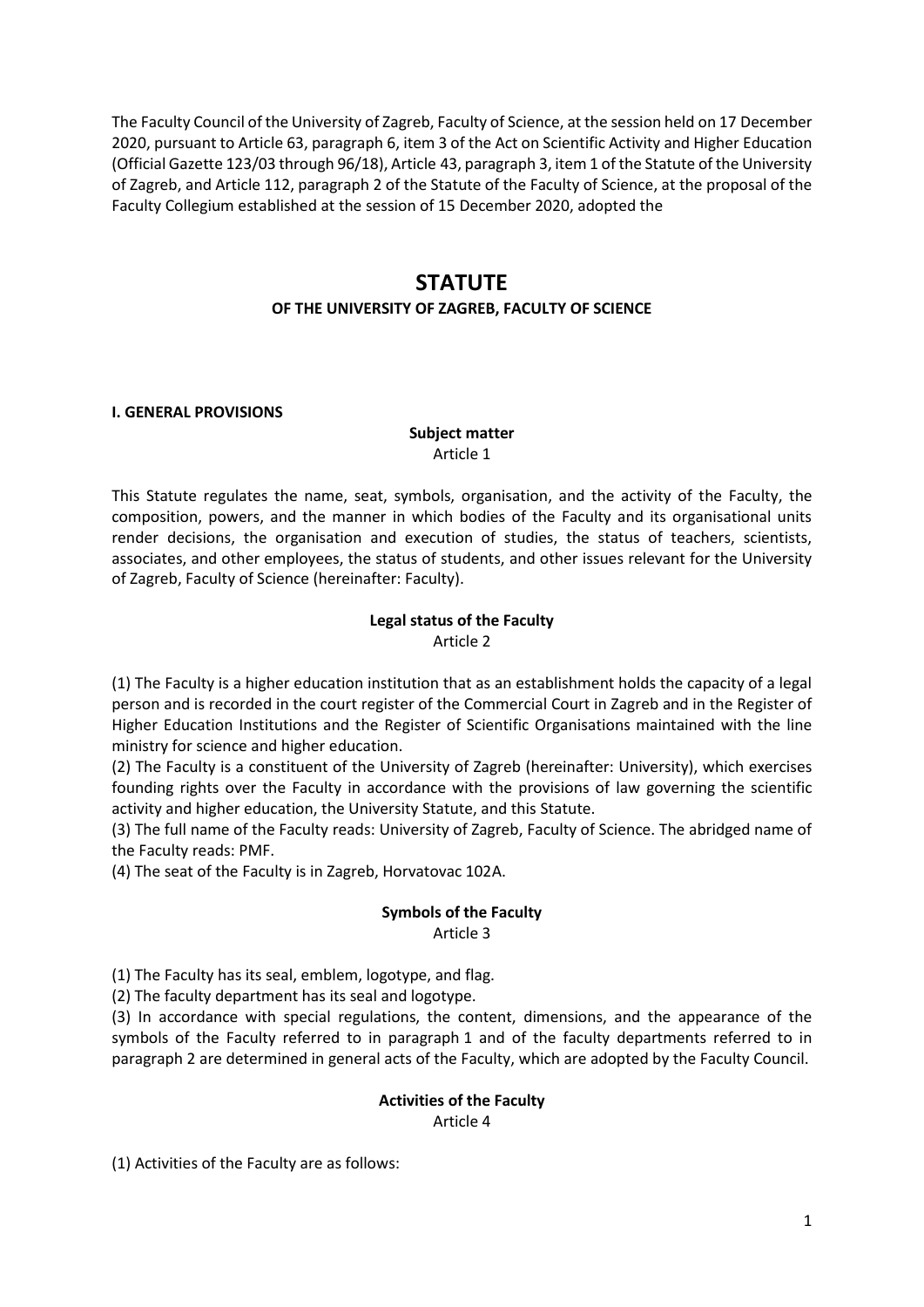- 1. organisation and execution of university studies in mathematics, physics, chemistry, biology, geology, geography, geophysics, and computational science,
- 2. scientific-research activity,
- 3. development of scientific and expert projects, technical documentation, analyses, attestations, and expertise,
- 4. expert tasks in environmental protection,
- 5. professional expertise, standardisation of measuring procedures, measuring, and quality control,
- 6. library activities for the scientific and teaching needs of mathematics, physics, chemistry, biology, geology, geography, geophysics, and computational science,
- 7. organisation and holding of various forms of ongoing or occasional training for students and participants,
- 8. breeding of laboratory, and the keeping of experimental and wild animals, plants and fungi, plant and animal cell cultures, and microorganism cultures,
- 9. conducting experiments on animals for the purposes of teaching and scientific research work,
- 10. organisation and holding of scientific and expert gatherings,
- 11. organisation and holding of workshops, expert exercises, symposia, and seminars, which are in the service of the main activity of the Faculty,
- 12. publishing and information activities for the purposes of teaching and scientific and expert work,
- 13. sale of textbooks and other materials necessary for the performance of the activities of the Faculty,
- 14. conducting expert analyses for the relevant activities in mathematics, physics, chemistry, biology, geology, geography, geophysics, and computational science,
- 15. providing services to economic entities and other organisations, where this serves the development of the basic activity and more rational use of space and equipment,
- 16. adult education and lifelong education in mathematics, physics, chemistry, biology, geology, geography, geophysics, and computational science,
- 17. holding expert studies and lessons in mathematics, physics, chemistry, biology, geology, geography, geophysics, and computational science,
- 18. sale of plants created in the performance of activities,
- 19. photographic activity,
- 20. aerial photography,
- 21. information society services.

(2) In addition to the activities from paragraph 1 of this Article, which are recorded in the court register, the Faculty may also perform other activities in the service of performing those that are recorded in the court register and activities that contribute to more comprehensive use of the spatial and personnel capacities of the Faculty, provided that they are performed, to a lesser extent or commonly, along with the recorded activity.

#### **Representation of the Faculty** Article 5

(1) The Faculty is represented by the dean.

(2) In addition to the dean, the Faculty may also be represented in legal transactions by faculty department heads, but exclusively within the limits of powers for representation set out in this Statute. The dean may empower other persons in writing to represent the Faculty in legal transactions. Within the limits of his powers, the dean may issue a power of attorney to another person for the purposes of representation in a particular case or a specific type of cases.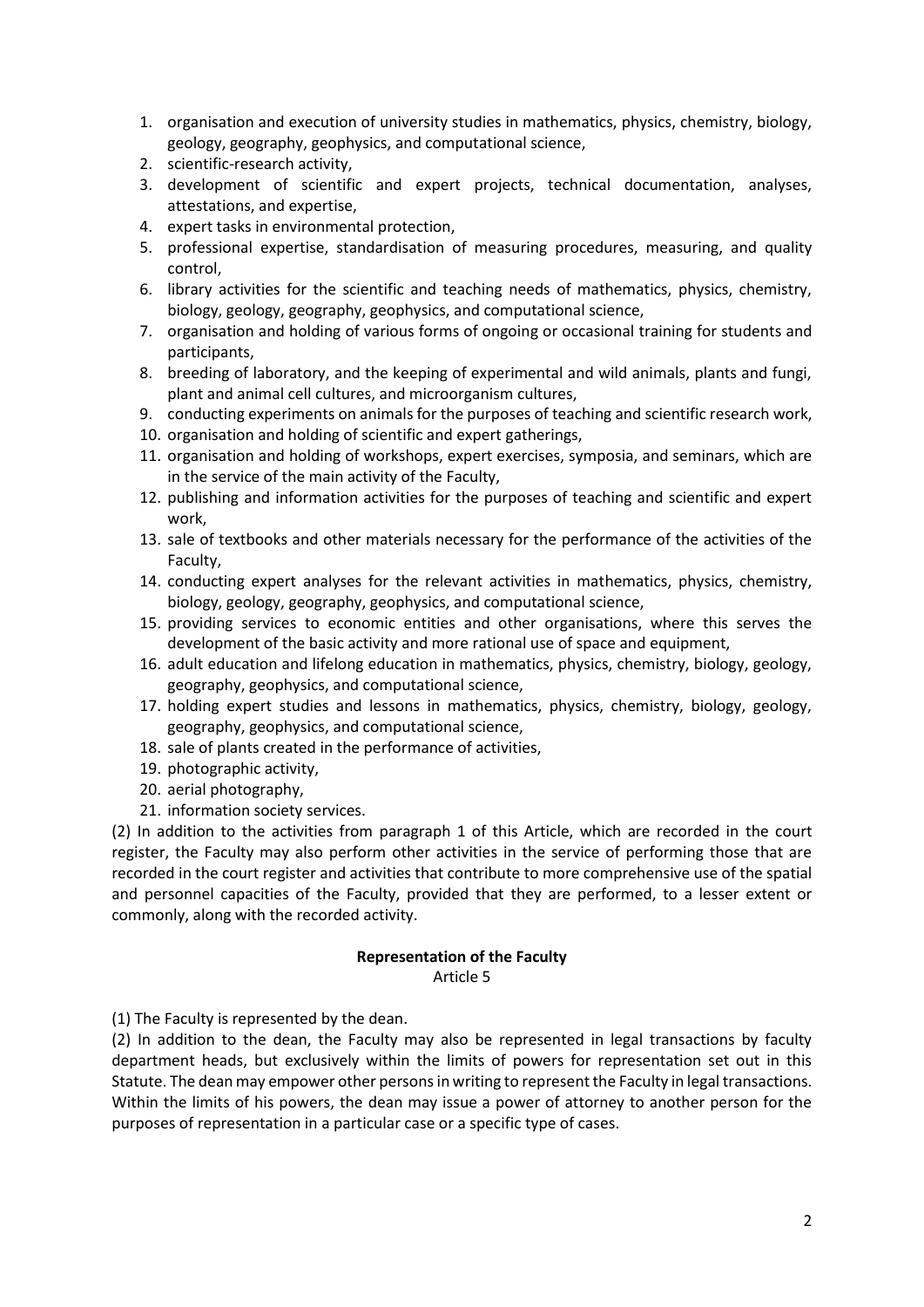### **Openness to the public** Article 6

(1) The work of the Faculty is public.

(2) The Faculty shall notify the public in a timely and truthful manner of the performance of its activities in the manner established in special regulations.

(3) The Faculty notifies the public via the media, release of individual notifications, issue of regular and special publications, and announcements on the bulletin boards and websites of the Faculty and the faculty departments.

(4) In the Ordinance on data protection, the dean of the Faculty shall specify which data are regarded as a business and professional secret, the duty to keep them, and situations where it is exceptionally permitted to reveal such protected data, measures to protect business and professional data, and other important issues to ensure the keeping of data and their confidentiality.

## **II. ORGANISATION OF THE FACULTY**

#### **Faculty departments and other organisational units of the Faculty** Article 7

(1) Faculty departments operate within the Faculty as its organisational units.

(2) The decision establishing faculty departments is rendered by the Faculty Council by a majority vote of more than half of all members of the Faculty Council, at the proposal of the Faculty Collegium. The decision to terminate a faculty department is rendered by the Faculty Council by a unanimous decision of present members of the Faculty Council, at the proposal of the Faculty Collegium. The University Senate must issue its consent to the decision of the Faculty Council establishing or terminating faculty departments whose activity encompasses several areas.

(3) Within the framework of their activities, faculty departments must use the name, emblem, and flag of the Faculty and include them in their symbols in accordance with general acts of the Faculty and of the University that regulate such issues.

(4) In official use, the name "University of Zagreb, Faculty of Science", i.e., the abridged name "PMF", is placed before the name of the faculty department.

(5) In addition to faculty departments, other organisational units (centres, collections, etc.), operating at the level of the Faculty, may also be established within the Faculty, whenever necessary.

(6) Establishment and internal organisation of the organisational units at the level of the Faculty are regulated in more detail in a special act, in accordance with the Statute and the general act on the organisation of work posts at the Faculty.

## Article 8

The following faculty departments operate within the Faculty as its organisational units:

- 1. Department of Biology,
- 2. Department of Physics,
- 3. Department of Geophysics,
- 4. Department of Geography,
- 5. Department of Geology,
- 6. Department of Chemistry,
- 7. Department of Mathematics.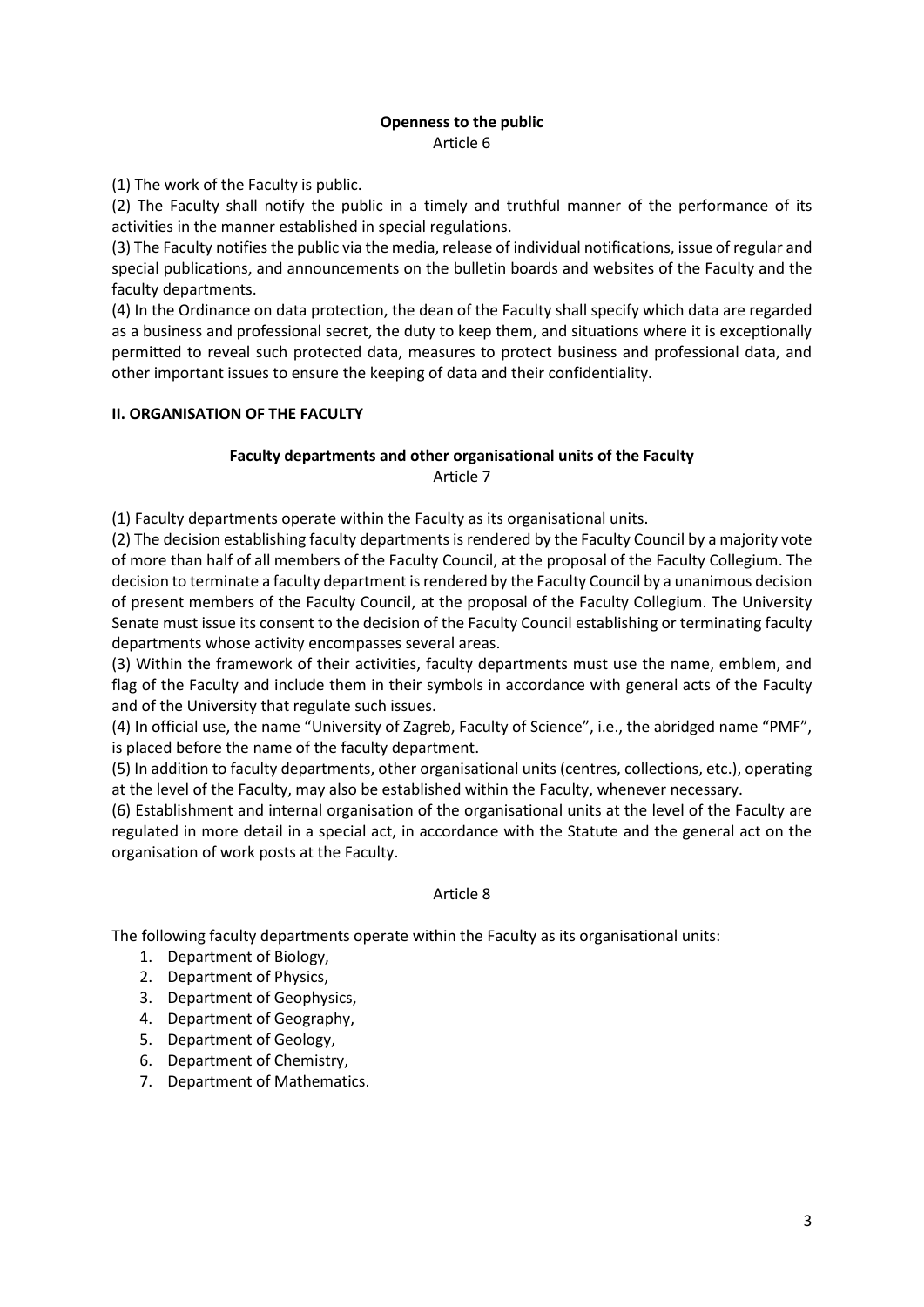(1) The Department of Biology is a branch of the Faculty organised to perform the activity of higher education, science, and higher expert work in the scientific field of biology.

(2) The seat of the Department of Biology is in Zagreb, Rooseveltov trg 6.

(3) The Department of Biology has its stamp and seal with the wording "University of Zagreb, Faculty of Science, Department of Biology".

(4) The Botanical Garden and the Ecological Station operate within the Department of Biology.

#### Article 10

(1) The Department of Physics is a branch of the Faculty organised to perform the activity of higher education, science, and higher expert work in the scientific field of physics.

(2) The seat of the Department of Physics is in Zagreb, Bijenička cesta 32.

(3) The Department of Physics has its stamp and seal with the wording "University of Zagreb, Faculty of Science, Department of Physics".

#### Article 11

(1) The Department of Geophysics is a branch of the Faculty organised to perform the activity of higher education, science, and higher expert work in the scientific field of geophysics.

(2) The seat of the Department of Geophysics is in Zagreb, Horvatovac 95.

(3) The Department of Geophysics has its stamp and seal with the wording "University of Zagreb, Faculty of Science, Department of Geophysics".

(4) The Seismological Survey, established to perform seismological work in accordance with a special law, operates within the Department of Geophysics.

#### Article 12

(1) The Department of Geography is a branch of the Faculty organised to perform the activity of higher education, science, and higher expert work in the scientific field of geography.

(2) The seat of the Department of Geography is in Zagreb, Trg Marka Marulića 19.

(3) The Department of Geography has its stamp and seal with the wording "University of Zagreb, Faculty of Science, Department of Geography".

#### Article 13

(1) The Department of Geology is a branch of the Faculty organised to perform the activity of higher education, science, and higher expert work in the scientific field of geology.

(2) The seat of the Department of Geology is in Zagreb, Horvatovac 102B.

(3) The Department of Geology has its stamp and seal with the wording "University of Zagreb, Faculty of Science, Department of Geology".

#### Article 14

(1) The Department of Chemistry is a branch of the Faculty organised to perform the activity of higher education, science, and higher expert work in the scientific field of chemistry.

(2) The seat of the Department of Chemistry is in Zagreb, Horvatovac 102B.

(3) The Department of Chemistry has its stamp and seal with the wording "University of Zagreb, Faculty of Science, Department of Chemistry".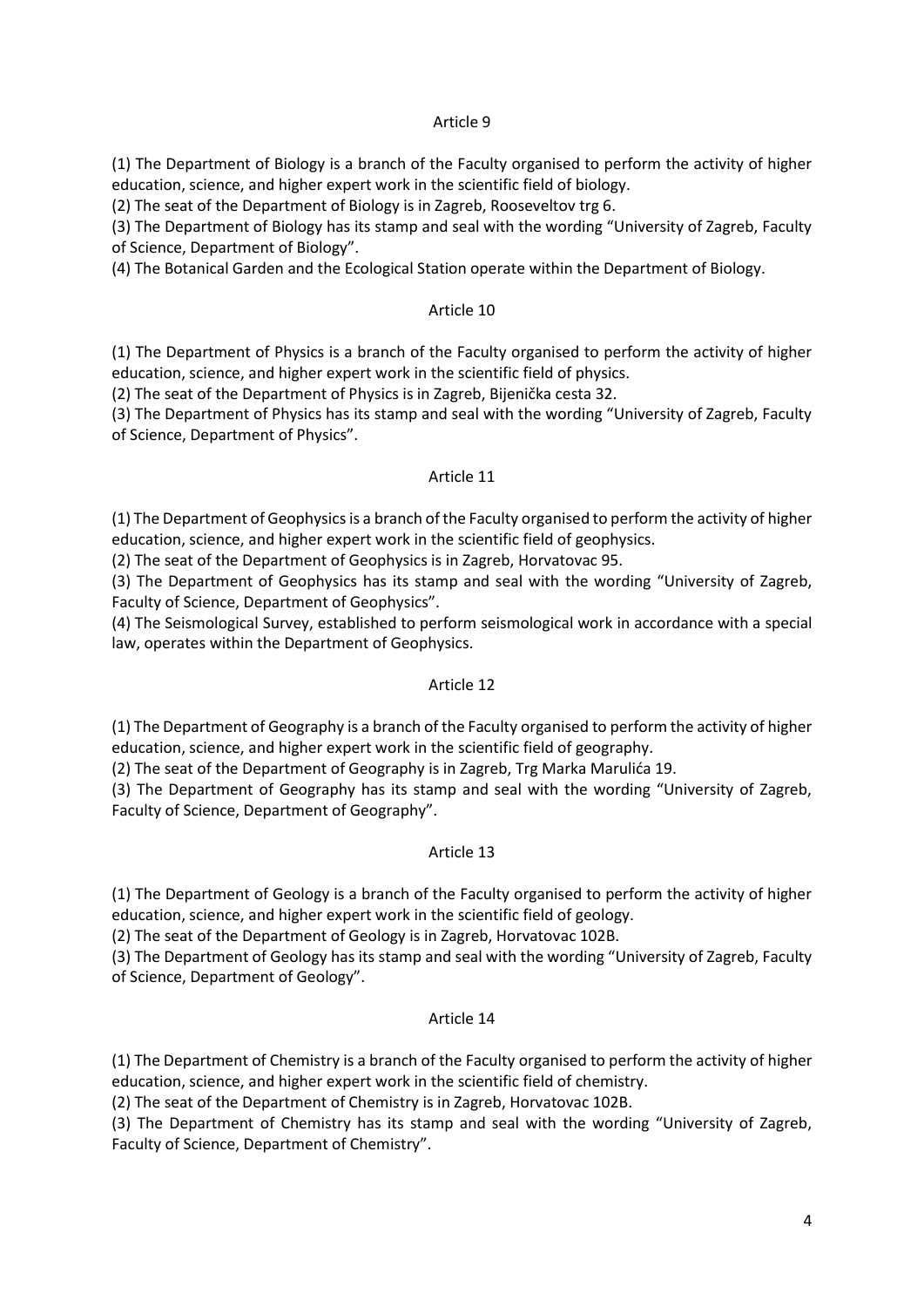(1) The Department of Mathematics is a branch of the Faculty organised to perform the activity of higher education, science, and higher expert work in the scientific field of mathematics and computational science.

(2) The seat of the Department of Mathematics is in Zagreb, Bijenička cesta 30.

(3) The Department of Mathematics has its stamp and seal with the wording "University of Zagreb, Faculty of Science, Department of Mathematics".

#### Article 16

(1) The management, internal organisation, and functioning of faculty departments are regulated more closely in the department ordinance and general act on the organisation of work posts at the Faculty.

(2) The department ordinance is adopted by the department council at the proposal of the department collegium, in a secret ballot, by a majority vote of more than half of all members of the department council.

(3) The department ordinance may not enter into force without the consent of the dean.

#### **III. SPECIAL PROVISIONS**

## **III.1. Faculty bodies**

Article 17

The bodies of the Faculty are the dean, Faculty Council, and the Faculty Collegium.

## **III.1.1. Dean**

Article 18

(1) The dean is head of the Faculty with powers set out in the University Statute, this Statute, and law.

(2) The chain of office is the symbol of dean's honour.

(3) The dean is elected for a three-year term. The same person may be elected dean at most two consecutive times.

## **Competence of the dean**

Article 19

(1) The dean:

- 1. represents the Faculty,
- 2. organises the work and operation of the Faculty,
- 3. makes business decisions on behalf and for the account of the Faculty in accordance with paragraph 2 of this Article of the Statute,
- 4. presides over the Faculty Council and the Faculty Collegium,
- 5. tables the agenda for sessions of the Faculty Council and of the Faculty Collegium,
- 6. proposes measures to improve the work of the Faculty to the Faculty Council,
- 7. implements decisions of the Faculty Council and of the Faculty Collegium and decisions of the University Senate and of the field council relating to the Faculty,
- 8. issues consent for department ordinances,
- 9. makes decisions concerning the need for employment in the Dean's Office at the proposal of the Faculty Collegium,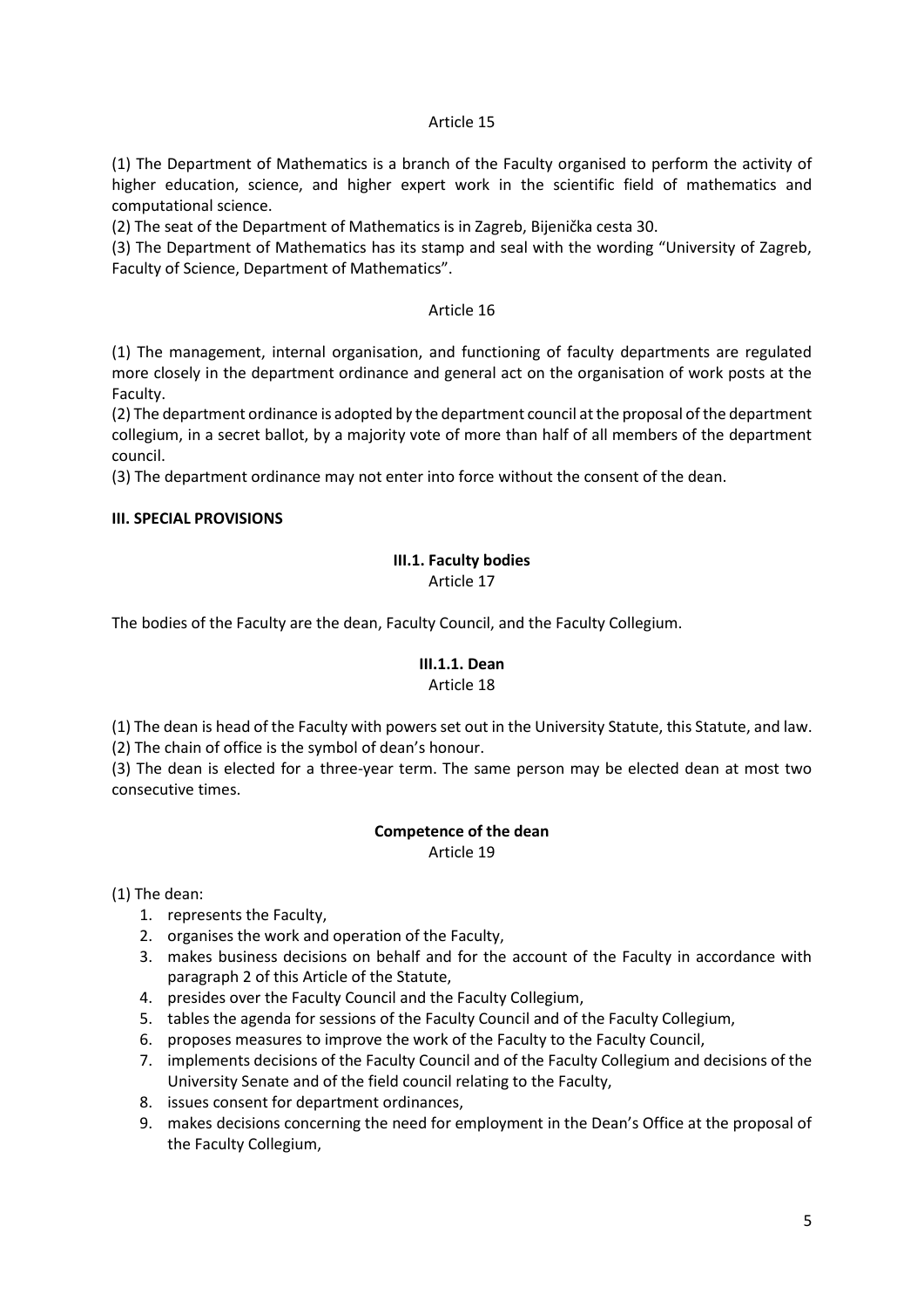- 10. makes decisions concerning the need for employment in administrative, expert, technical, and support (non-teaching) work posts in the departments, at the proposal of the department collegium,
- 11. makes decisions concerning the rights and obligations arising from employment and further to complaints and appeals filed by students in second-instance administrative proceedings,

12. also performs other tasks stipulated by this Statute, laws in effect, and the University Statute. (2) The dean makes business decisions independently and, on behalf and for the account of the Faculty, takes legal actions in the value of up to HRK 1,000,000.00, subject to compulsory regular reporting to the Faculty Collegium about each legal action the value of which exceeds HRK 100,000.00 at the first session of the Faculty Collegium after the taking of such legal action. The dean may take legal actions whose value is from HRK 1,000,000.00 to HRK 3,000,000.00 only subject to prior consent of the Faculty Council and legal actions above HRK 3,000,000.00 only subject to prior consent of the Senate of the University of Zagreb.

(3) The dean may appoint permanent and interim committees to perform activities from his remit.

## **Procedure for electing the dean**

Article 20

(1) Any teacher at the Faculty holding the scientific-teaching grade (rank) of tenured full professor or full professor may be elected as dean.

(2) The Faculty Council instigates the procedure for election of the dean by rendering a decision instigating the procedure for election of the dean and publishing a call for nomination of candidates for dean at the earliest one year and at the latest ten months before the expiration of the dean's term of office. The decision instigating the procedure for election of the dean is submitted to all faculty departments.

(3) The faculty department may submit its substantiated candidate nomination for the post of dean of that faculty department to the Faculty Council within two months from the date of delivery of the decision instigating the procedure for electing the dean, where the candidate must be an employee at the department nominating him. Faculty departments whose candidates nominated were not elected for the past two deans, regardless of the duration (number) of terms, may submit substantiated nominations of one candidate for the post of dean, except the faculty department nominating the current dean for re-election. The candidate nominated for the post of dean by the faculty department is elected from amongst teachers of the Faculty fulfilling the criteria from paragraph 1 of this Article who showed their interest to participate in the procedure for electing the dean independently, by submitting their *curriculum vitae* and a written work programme to the department council. Each candidate for the post of dean at the level of the faculty department presents his work programme for the term of office of the dean in an oral presentation before the faculty department council before the voting for the candidate nominated for the post of dean of that faculty department takes place.

(4) Candidates nominated for the post of dean at the level of faculty departments are confirmed by the department council in a secret ballot by a majority vote of more than half of all members of the department council. The candidate nominated for the post of dean of the faculty department who receives a majority vote of more than half of all members of the department council shall be the official candidate for the nominee for the post of dean of that faculty department.

(5) If the department council establishes that there are two or more candidate nominations for the post of dean at the level of the faculty department and if no candidate receives more than half of the votes of all members of the department council in the first round of voting, the second round of voting serves to make a decision only about the two nominated candidates who received the highest number of votes in the first round of voting. Exceptionally, it is possible to vote for more than two nominated candidates in the second round if in the first round no two nominated candidates for the post of dean could be singled out because the nominated candidates received the same number of votes. If none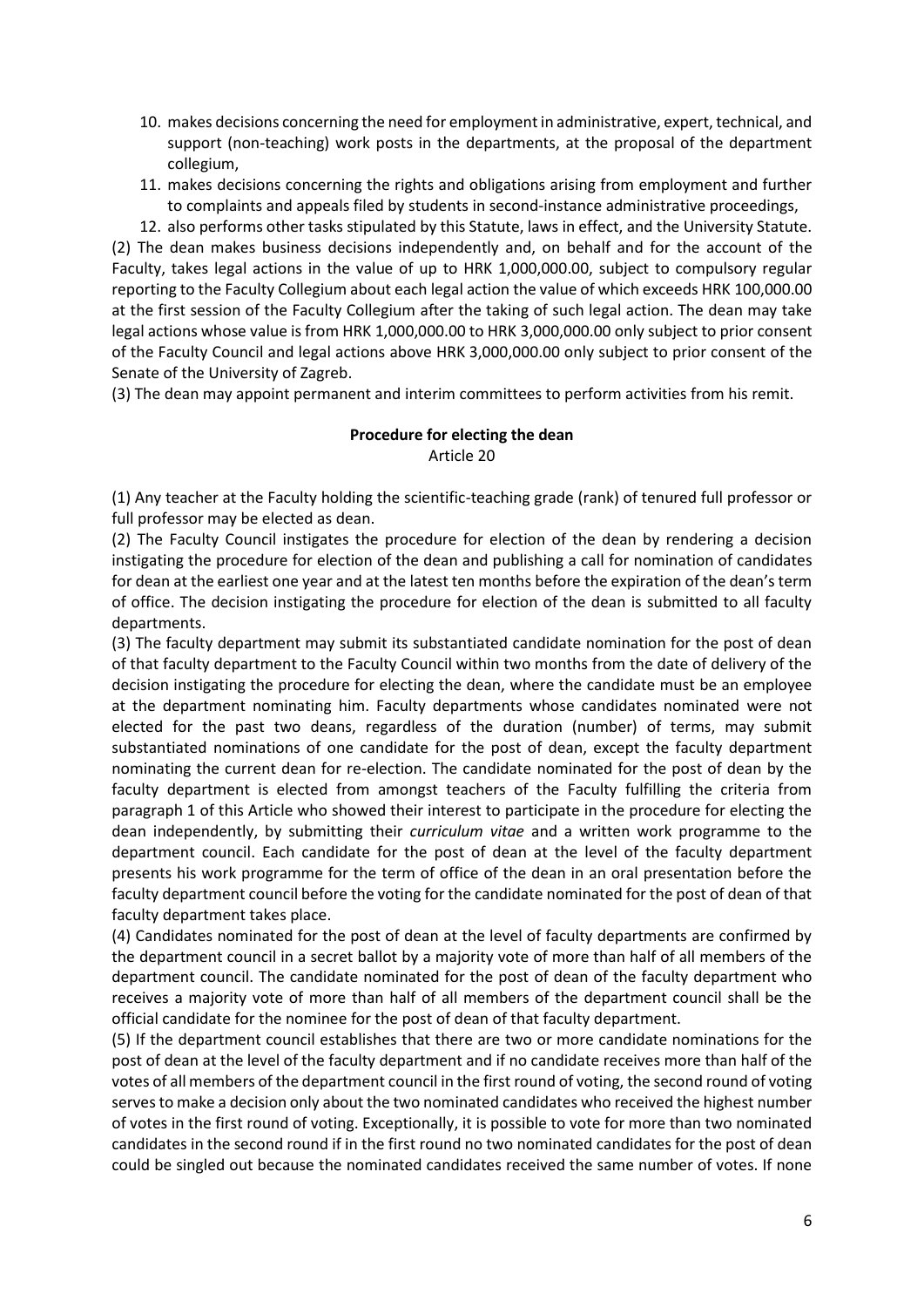of the nominated candidates for the post of dean receives more than half of the votes of all members of the department council in the second round of voting either, a third round of voting shall be held to render a decision on the nominated candidate who received the highest number of votes in the second round. If the nominated candidate does not receive more than half of the votes of all members of the department council in the third round of voting, the election procedure may be repeated as set out in the provisions of this Statute. Exceptionally, if more than two nominated candidates receive the highest but identical number of votes in the second round of voting, in the third round, votes are cast for all nominated candidates. If no nominated candidate receives more than half of the votes of all members of the department council in the third round of voting, the election procedure may be repeated as set out in the provisions of this Statute.

#### Article 21

(1) Candidates for the post of dean of the Faculty are confirmed by the Faculty Council in a public vote, by a majority vote of all members, who vote for each candidate nominated for the post of dean separately on the basis of faculty department nominations, *curriculum vitae*, and their work programme, which the candidate presents to the Faculty Council in an oral presentation before voting. (2) Nominees for the post of dean of the Faculty who receive the consent of the Faculty Council are referred to the University Senate, which renders the decision on the issue of its consent to each individual nominee for the post of dean at the rector's proposal within one month from the moment it receives the request for the issue of its consent. Nominees for the post of dean who receive the consent of the University participate in the final phase of the election of the dean of the Faculty.

(3) The dean of the Faculty is elected by the Faculty Council in a secret ballot by a majority vote of more than half of the votes of all members of the Faculty Council from amongst nominees for the post of dean who received the consent of the University.

(4) If the Faculty Council establishes that there are two or more nominees for the post of dean of the Faculty who received the consent of the University and if no candidate receives more than half of the votes of all members of the Faculty Council in the first round of voting, the second round of voting serves to make a decision only about the two nominees for the post of dean who received the highest number of votes in the first round of voting. Exceptionally, it is possible to vote for more than two nominees in the second round, if in the first round, no two nominated candidates for the post of dean could be singled out because the candidates received the same number of votes. If none of the candidates receives more than half of the votes of all members of the Faculty Council in the second round of voting either, a third round of voting shall be held to render a decision on the nominee who received the highest number of votes in the second round. If the nominee does not receive more than half of the votes of all members of the Faculty Council in the third round of voting, the election procedure shall be repeated as set out in the provisions of this Statute. Exceptionally, if more than two nominees receive the highest but identical number of votes in the second round of voting, in the third round, votes are cast for all nominees. If no nominee receives more than half of the votes of all members of the Faculty Council in the third round of voting, the election procedure for the post of dean shall be repeated as set out in the provisions of this Statute.

#### Article 22

(1) The University Senate confirms the election of the dean. If the University Senate refuses to issue its consent to the election of the dean, the procedure for electing the dean shall be repeated as set out in the provisions of this Statute.

(2) The dean assumes his duties on the first day of a new academic year.

(3) The procedure for electing the dean whose term is about to expire shall be completed at the latest four months before taking office.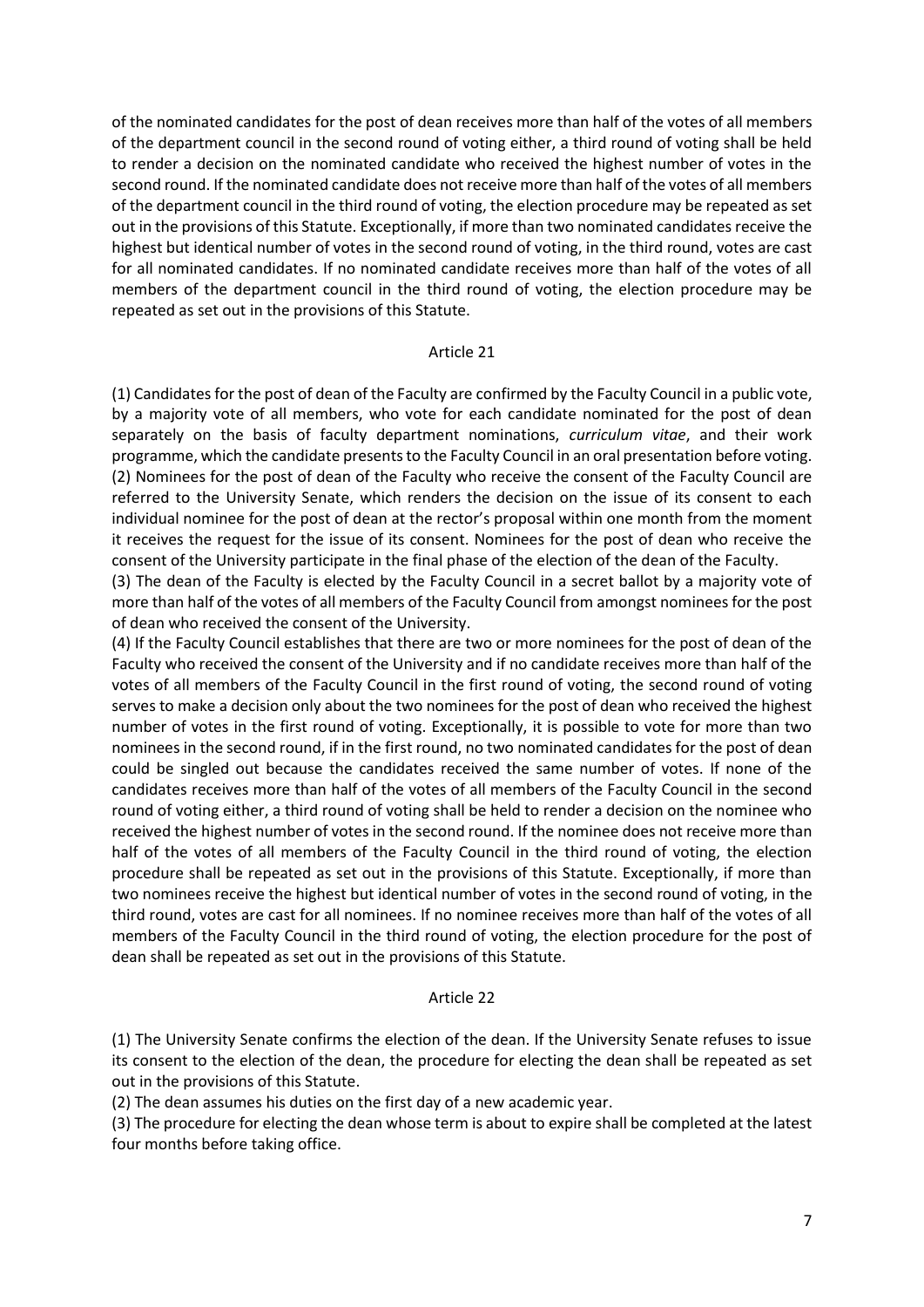(1) If a new dean is not elected before the expiry of the term of the current dean, the Faculty Council shall propose to the University Senate, at the proposal of the Faculty Collegium, within 30 days from the date on which the term of the current dean expires, a person who fulfils the conditions for the post of dean set out in this Statute to discharge the duties of acting dean until the election of the dean as set out in the provisions of this Statute. The University Senate shall appoint an acting dean at the proposal of the rector within 30 days from the receipt of the proposal.

(2) If the Faculty Council does not submit its proposal of an acting dean within the prescribed term, an acting dean shall be appointed by the University Senate, at the proposal of the rector, until the election of the dean as set out in the provisions of this Statute.

(3) Until the appointment of an acting dean of the Faculty, the Faculty Council shall extend the term of the current dean.

## **Dean's responsibilities**

Article 24

(1) The dean is responsible for the legality of work of the Faculty, for the implementation of the Statute of the University of Zagreb, this Statute, and of other general acts of the University and of the Faculty. (2) The dean is accountable for his work to the Faculty Council and the rector and submits a report to them on the work and operation of the Faculty and a report on his own work on an annual basis, including a report on the proposed budget of the Faculty and its execution.

## **Dismissal of the dean**

Article 25

(1) The dean may be dismissed of his duties before the expiry of the term of office if the dean:

- 1. requests to be relieved of duties,
- 2. is not discharging the duties of his office provided by law and this Statute,
- 3. is seriously or continuously violating the provisions of law, University Statute, and this Statute, general acts of the University and of the Faculty, or other regulations,
- 4. abuses the position of dean,
- 5. acts in a way detrimental to the reputation of the duty he performs,
- 6. loses the ability to perform his duties,
- 7. in the event of grounds that lead to termination of employment under special regulations or regulations governing labour relations,
- 8. causes significant damage to the Faculty or a department by his unconscientious or improper work or if he neglects or performs his duties unconscientiously, which results in or might result in substantial hindrances to the performance of the activity of the Faculty or the department concerned.

(2) The Faculty Council renders the decision on dismissal of the dean at his personal request at the first session following the submission of such written request. The Faculty Council makes the decision on whether to dismiss the dean by a majority vote of more than half of the votes of the total number of members of the Faculty Council, chaired in that case by the eldest member of the Faculty Council from the ranks of employees holding the scientific-teaching grade (rank) of tenured full professor, full professor, associate professor, and assistant professor.

(3) The procedure for dismissal of the dean, in the events stipulated in sub-paragraphs 2, 3, 4, 5, 6, 7 and 8, paragraph 1 of this Article of the Statute, begins with the decision to instigate the procedure, which is made by the Faculty Council in a secret ballot by a majority vote of more than half of the votes of all members of the Faculty Council, at the proposal of at least 15 teachers of the Faculty who hold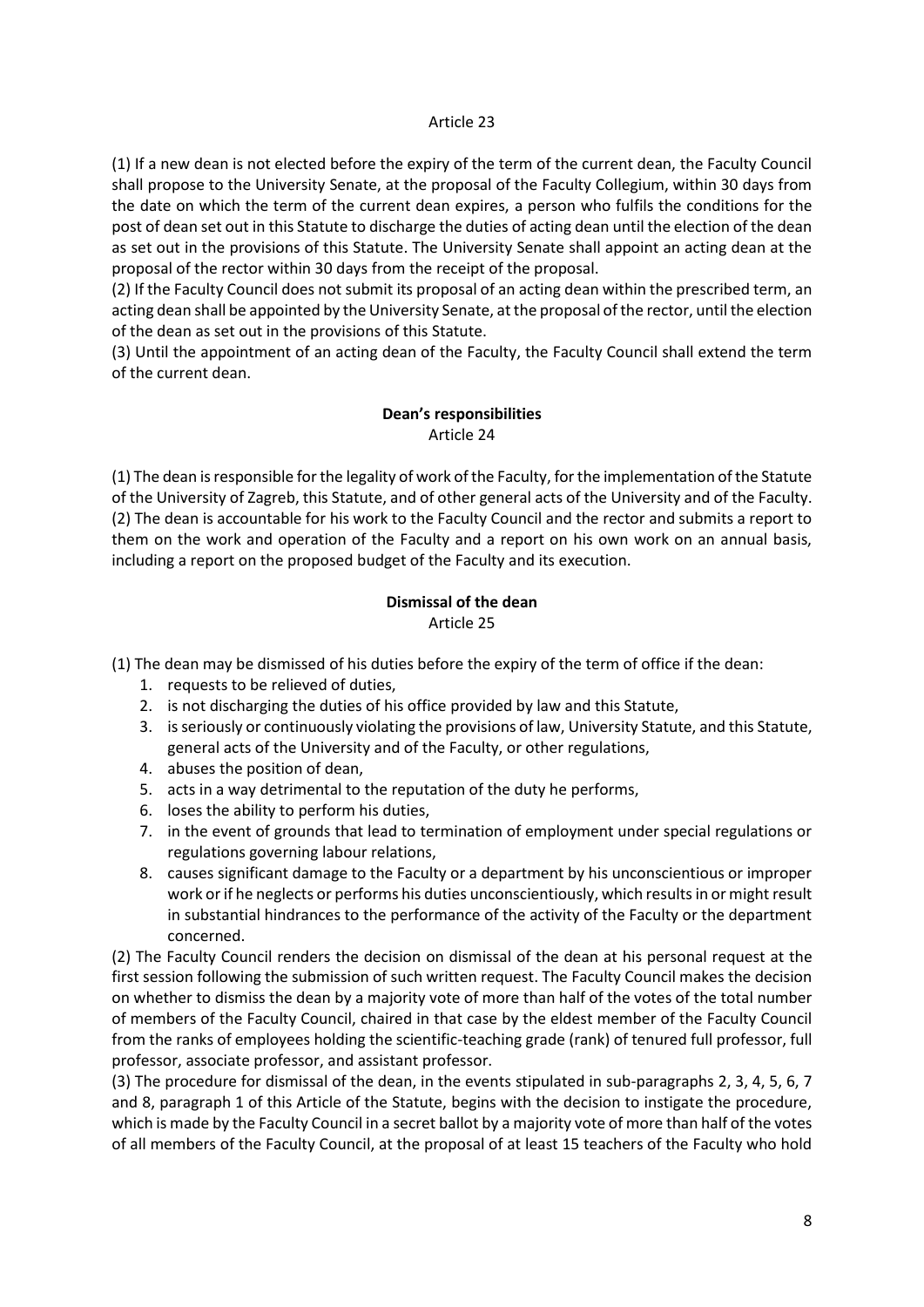the scientific-teaching grade (rank) of full professor and tenured full professor. This proposal is submitted in writing directly at the session of the Faculty Council discussing the dismissal of the dean. (4) The Faculty Council appoints a committee for determining the dean's responsibility for breaches of dean's duties in the events from paragraph 3 of this Article. The committee shall have five members from the ranks of teachers of the Faculty who hold the scientific-teaching grade (rank) of full professor and tenured full professor. The committee shall establish all facts relevant for dismissal of the dean and submit a written report to the Faculty Council at the latest within 30 days from the date of appointment.

(5) The Faculty Council renders the decision on dismissal of the dean in a secret ballot by a majority vote of more than half of the votes of the total number of members of the Faculty Council, on the basis of the report of the committee from the previous paragraph of this Article, at the latest within two months of the submission of the decision instigating the procedure for dismissal of the dean, as referred to in paragraph 3 of this Article. Before rendering the decision to relieve the dean of duties, the dean shall be provided with an opportunity to address the Faculty Council regarding the grounds for his dismissal, i.e., to present his defence.

(6) If the dean is dismissed, the University Senate shall appoint an acting dean until a new dean is elected. The procedure for electing a new dean shall be conducted in accordance with the provisions of this Statute. In the procedure for electing a new dean, the dean who was relieved of his duties may not be a nominee for the post of dean of the Faculty.

#### Article 26

(1) If the dean dies while in office, the dean shall be substituted by a vice-dean according to the order of vice-deans established in the dean's decision referred to in Article 27, paragraph 5 of this Statute, until the appointment of a new dean.

(2) If the dean is absent or is not able to perform his duties, the dean shall be substituted by a vicedean according to the order of vice-deans established in the dean's decision referred to in Article 27, paragraph 5 of this Statute.

#### **Vice-deans**

#### Article 27

(1) Vice-deans assist the dean in his work.

(2) Vice-deans of the Faculty are the vice-dean for teaching, vice-dean for finances and operation, vicedean for science, projects, and co-operation with the economic sector, vice-dean for international cooperation, and vice-dean for investments and development.

(3) Any teacher at the Faculty holding the scientific-teaching grade (rank) of tenured full professor, full professor, or associate professor may be elected as vice-dean.

(4) Vice-deans are elected by the Faculty Council by a majority vote of more than half of the votes of all members, at the dean's proposal. The dean proposes vice-deans taking care that the faculty departments are proportionately represented.

(5) After rendering the decision on the appointment of a vice-dean, the dean shall render a decision determining the order of vice-deans to be applied in the event of circumstances referred to in Article 26 of the Statute. The dean may render a new decision on this order at any time.

(6) The term of office of any given vice dean is equal to the term of office of the dean at whose proposal the vice-dean was appointed.

(7) Vice-deans may be dismissed from their duties even before the expiry of their term. Provisions on the procedure for the dismissal of the dean before the expiry of his term from Article 26 of the Statute shall apply accordingly to the grounds for the dismissal of vice-deans before the expiry of their term and to the procedure for their dismissal. If a vice-dean is dismissed before the expiry of his term, in accordance with paragraph 4 of this Article, a new vice-dean shall be appointed.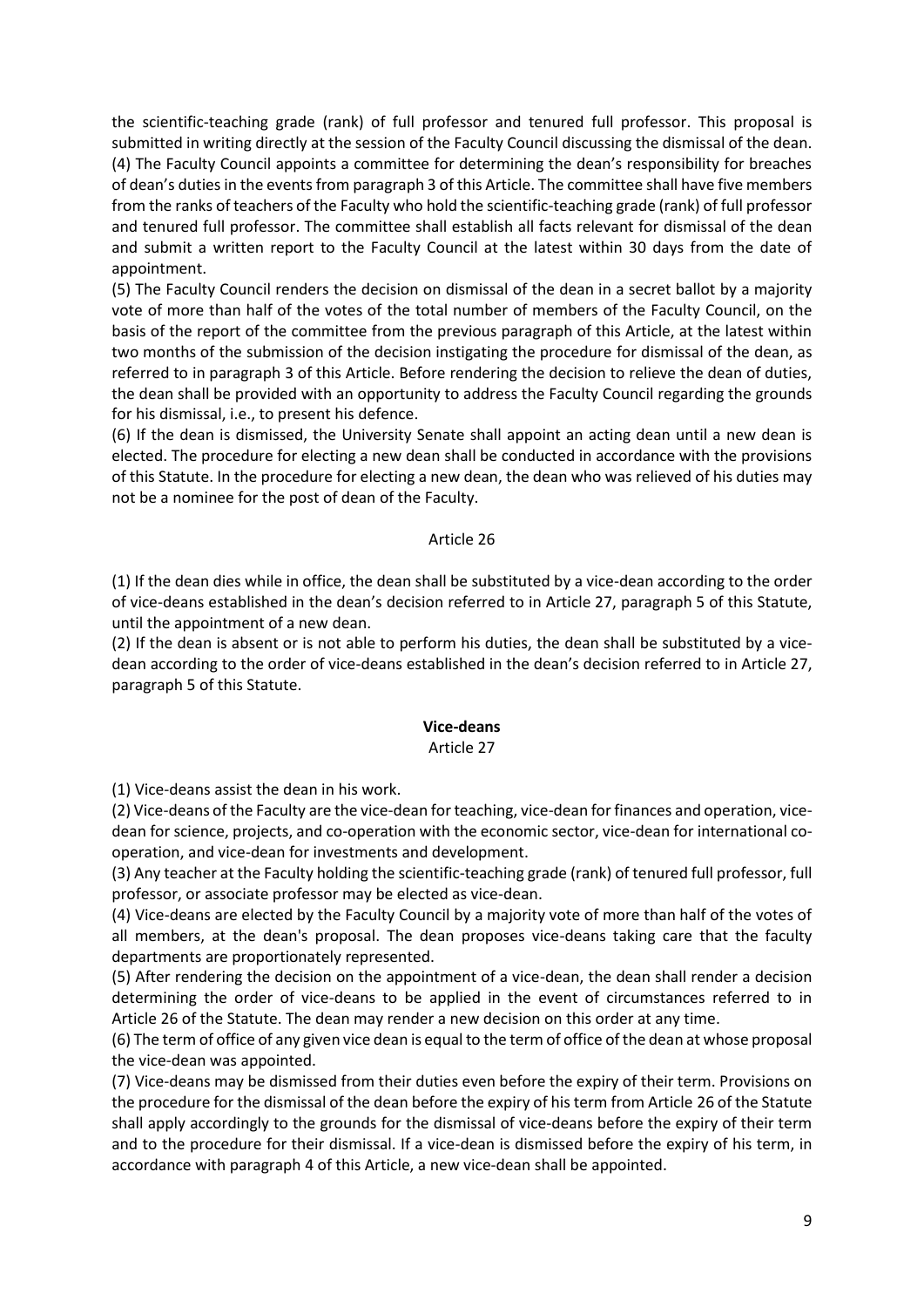(1) The vice-dean for teaching co-ordinates the implementation of teaching classes and curricula and syllabi, takes care of the organisation of doctoral studies, communicates with university bodies and services in resolving matters related to teaching, provides instructions to ensure a uniform approach to the resolution of student issues, and to resolving requests filed by students by department, coordinates the work of student offices, takes care of the work of independent chairs, performs tasks connected with quality management, and other tasks connected with the execution of studies and study programmes.

(2) The vice-dean for finances and operation co-ordinates the financial operation of the Faculty and of the faculty departments, takes care that budgetary and other means are used lawfully, purposefully, cost-efficiently, and effectively, and harmonises the overall financial operation of the Faculty.

(3) The vice-dean for science, projects, and co-operation with the economic sector analyses and coordinates tasks connected with scientific, teaching, and professional co-operation with universities, institutes, foundations, state agencies for science, economic operators and other institutions, participates in the planning and co-ordination of domestic and international scientific and infrastructural projects, develops co-operation with the economic sector, and performs other tasks connected with the scientific work of the Faculty.

(4) The vice-dean for international co-operation performs tasks connected with co-operation with foreign faculties, universities, and other institutions, takes care of the organisation of outgoing and incoming student mobility, and co-ordinates tasks of the office for international co-operation and projects. The vice-dean for international co-operation is also the ECTS co-ordinator of the Faculty.

(5) The vice-dean for investments and development of the Faculty performs tasks connected with investment and current maintenance and construction, co-operates with construction developers through the Dean's Office, takes care of the keeping of records on tenders, awarded contracts, and the performance of obligations of the Faculty, takes care of the sources of financing, and performs other tasks connected with investments and current maintenance.

#### **Professional services of the Faculty**

Article 29

(1) Professional services of the Faculty are the Dean's Office and the professional services at each individual department.

(2) The staff of the Dean's Office performs the shared legal, human resource, accounting and bookkeeping, expert and administrative, as well as technical, general, and auxiliary work for the Faculty that are essential for the performance of the activity of the Faculty and for successful teaching and scientific-research work at the Faculty and faculty departments, in accordance with the general act on the organisation of work posts.

(3) The vice-dean for finances and operation is in charge of and co-ordinates the work of the Dean's Office.

(4) Professional services at each department perform tasks for that department and co-ordinate their work amongst themselves and with the Dean's Office.

## **Secretary general of the Faculty**

Article 30

(1) The secretary general of the Faculty is in charge of legal transactions and manages legal transactions of the Faculty in accordance with the general act on the organisation of work posts.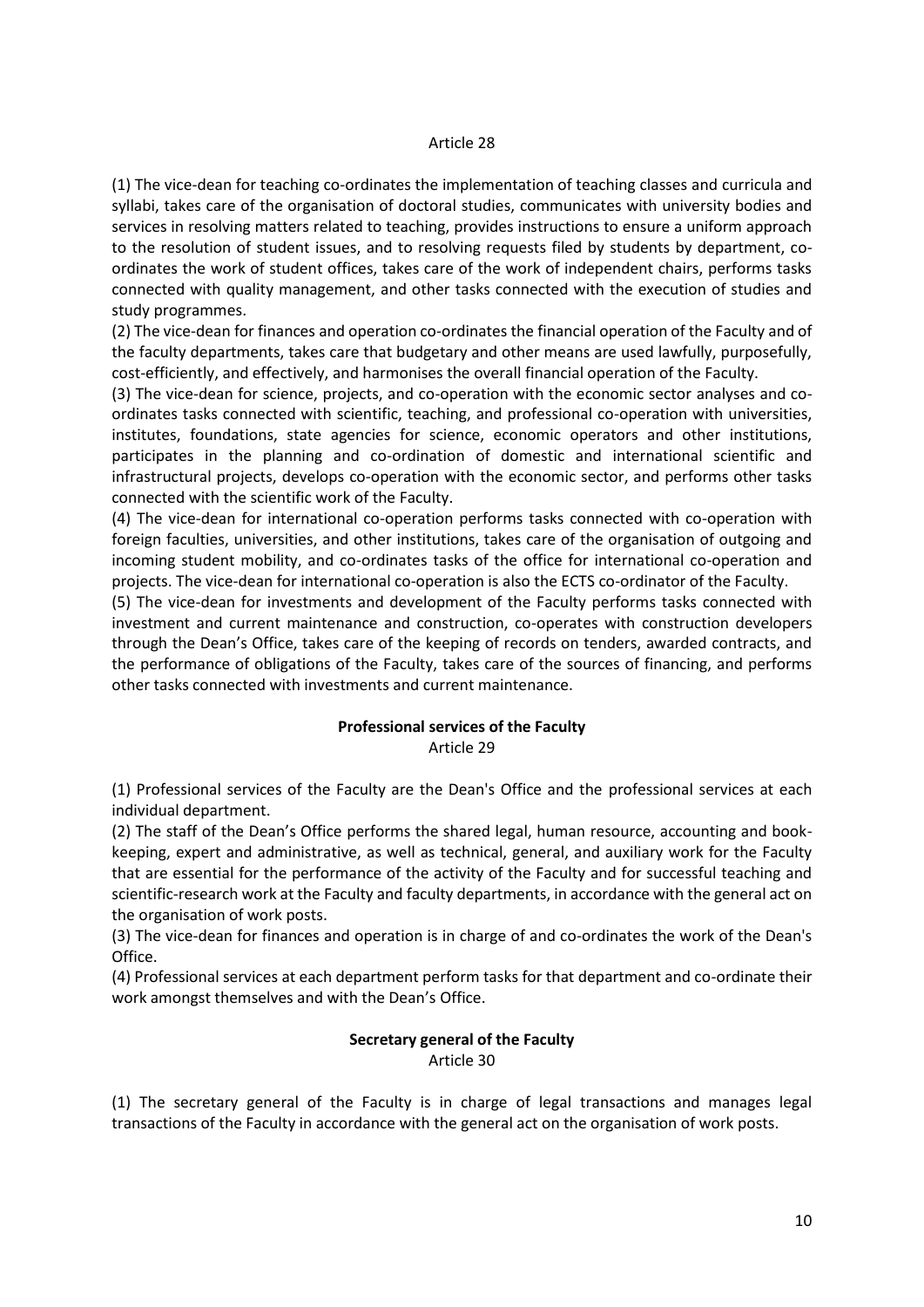(2) The secretary general is selected by the electoral committee and confirmed by the Faculty Collegium in a public recruitment procedure further to the criteria set out in the general act on the organisation of work posts.

(3) The secretary general is accountable for his work to the dean of the Faculty and the Faculty Collegium in accordance with labour regulations.

#### **III.1.2. Faculty Council Composition of the Faculty Council** Article 31

(1) The Faculty Council is the expert council of the Faculty.

(2) The Faculty Council is organised according to the principle of delegation and it is comprised of:

- 1. eight representatives from the ranks of employees holding the scientific-teaching grade (rank) of tenured full professor, full professor, associate professor, and assistant professor from the Departments of Biology, Physics, Geography, Geology, Chemistry, and Mathematics,
- 2. four representatives from the ranks of employees holding the scientific-teaching grade (rank) of tenured full professor, full professor, associate professor, and assistant professor from the Department of Geophysics, and
- 3. one representative from each faculty department respectively from the ranks of employees appointed to teaching and associate grades (ranks),
- 4. the dean,
- 5. vice-deans,
- 6. student representatives, and
- 7. an employee representative, elected according to the provisions of the Labour Act.

(3) Student representatives, elected by students in accordance with special regulations, account for 15% of the total number of members of the Faculty Council. Percentiles are calculated by rounding up to the nearest whole number.

(4) Employee representatives holding the scientific-teaching grade (rank) of tenured full professor, full professor, associate professor, and assistant professor, and employee representatives holding the teaching and associate grades (ranks) and their deputies are elected and dismissed by the department council, by a majority vote of more than half of the votes of members of the department council present in the manner and in the procedure set out in the department ordinance.

(5) The term of office of department representatives in the Faculty Council is four years.

(6) Sessions of the Faculty Council are chaired by the dean.

## **Competence of the Faculty Council**

Article 32

(1) The Faculty Council:

- 1. adopts the Faculty Statute by a majority vote of more than half of the votes of the total number of its members,
- 2. elects and dismissed the dean in a secret ballot by a majority vote of more than half of the votes of the total number of its members,
- 3. elects and dismisses vice-deans in a secret ballot by a majority vote of more than half of the votes of the total number of its members,
- 4. deliberates and decides on the acceptance of the dean's annual reports,
- 5. holds elections for members of the Field Councils and University Senate,
- 6. adopts the budget and the final account of the Faculty at the proposal of the Faculty Collegium,
- 7. takes care and renders decisions with a view to assuring the quality of studies and scientific work,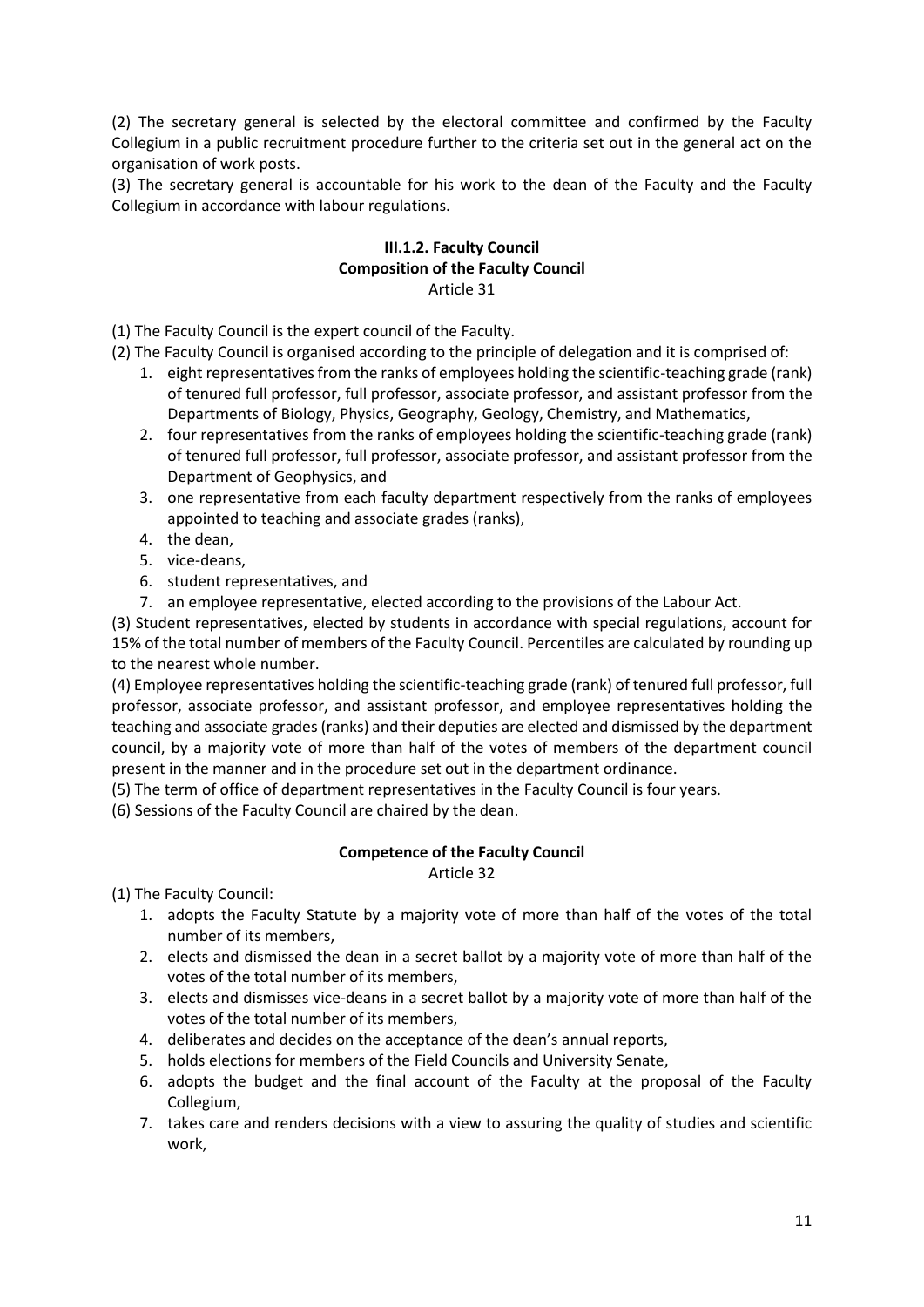- 8. proposes the adoption of study programmes to the University Senate at the proposal of the competent faculty department councils,
- 9. adopts the teaching implementation plan for the study year (schedule of lectures) at the proposal of the competent faculty department councils,
- 10. issues opinions on the proposals of university curricula/syllabi as a whole or in part within its remit,
- 11. creates new and develops the existing research capacities at the level of the relevant scientific discipline,
- 12. instigates and implements proceedings for appointment to scientific-teaching grades (ranks) and other grades (ranks) and to relevant work posts in accordance with law, University Statute, and this Statute,
- 13. ensures conditions for the freedom of initiative of individuals and groups of researchers, teachers and students in scientific, teaching, and expert activities,
- 14. issues opinions on the procurement, installation and use of large equipment at the Faculty or University within its remit,
- 15. adopts the act on the organisation of work posts by a majority vote of more than half of the votes of all members,
- 16. renders decisions concerning the use of Faculty assets by a majority vote of more than half of the votes of the total number of members,
- 17. proposes study capacities and enrolment quotas to the University Senate,
- 18. renders decisions on the selection and employment of teachers, scientists, and associates,
- 19. approves sabbaticals,
- 20. renders decisions on the establishment and other decisions connected with institutions and companies owned by the Faculty in part or in full,
- 21. also performs other activities set out in law, University Statute, and this Statute.

(2) The Faculty Council may establish special committees for performing the activities from within its remit.

#### **Sessions of the Faculty Council**

Article 33

(1) The Faculty Council performs tasks from within its remit in sessions, which are prepared, convened and chaired by the dean of the Faculty.

(2) Invitations to sessions are sent to members of the Faculty Council by electronic means. Proposals of the agenda and materials for sessions of the Faculty Council are published on the intranet of the Faculty at least two business days before the session. The dean presents proposals and any addenda to the agenda received at the session of the Faculty Council, which renders decisions on that agenda. (3) The Faculty Council duly deliberates and renders decisions when its sessions are attended by more than half of the total number of members. A member must justify his absence from the session to the dean.

(4) In the event of a tie vote for a particular decision of the Faculty Council, the dean has the deciding vote.

(5) The Faculty Council renders decisions by a majority vote of more than half of the votes of members present who cast their vote, except in cases with respect to which law, University Statute, or this Statute stipulate otherwise. The Faculty Council may render a decision that a particular vote should be made in a secret ballot if this decision is accepted by a majority of more than half of the votes of all members of the Faculty Council, but not in cases where law, University Statute, or this Statute expressly stipulate public voting.

(6) Public voting may be executed by raising hands or electronic voting.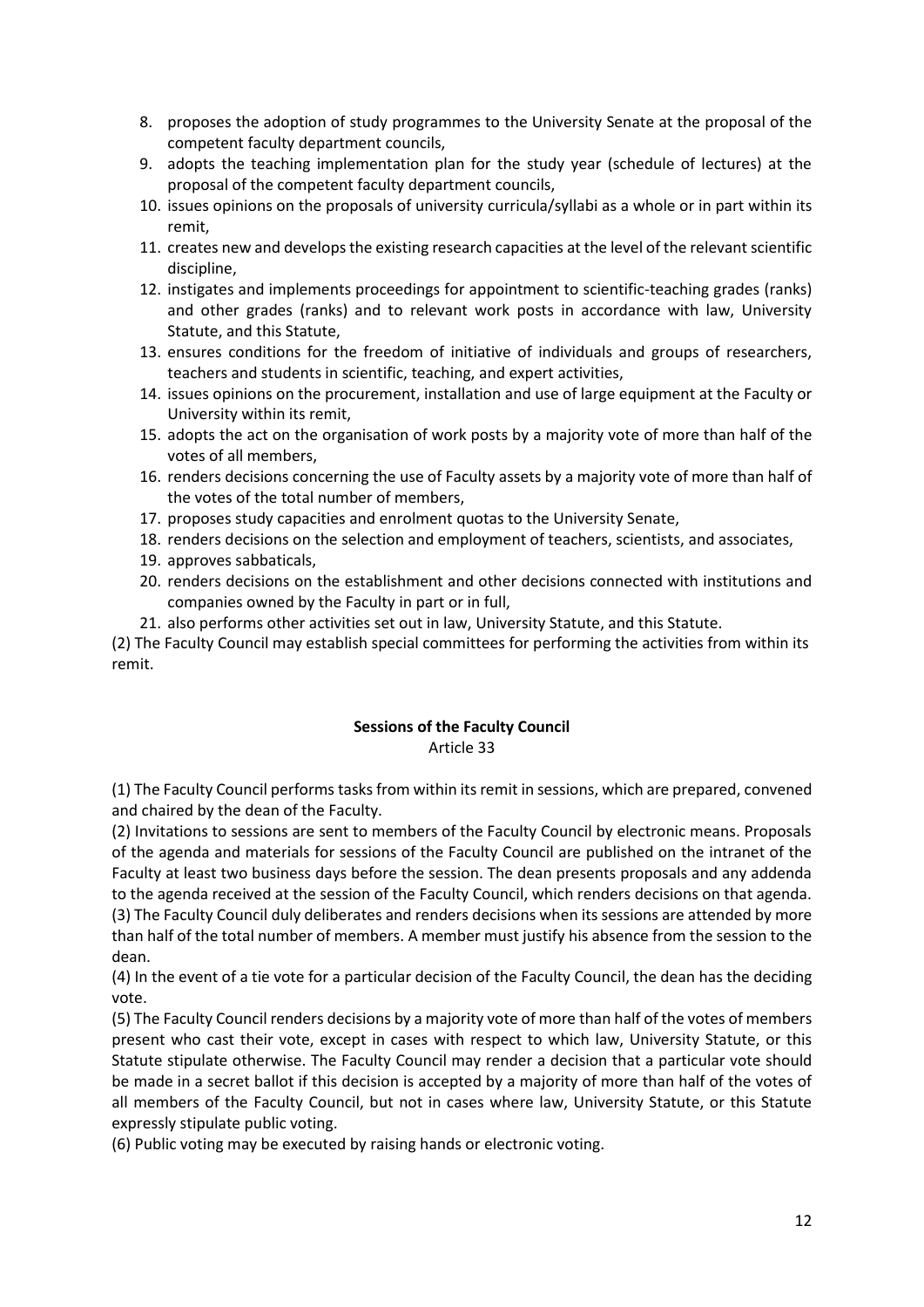(7) Other than in the case of decisions concerning the Statute and its amendments, new studies, election of deans and vice-deans, establishing and terminating faculty departments, appointments to scientific-teaching work posts for persons who received a negative review, and decisions disputed by student veto, the Faculty Council may render decisions or opinions by having members of the Faculty Council express their opinion by electronic means, which is regarded as an extraordinary session of the Faculty Council. Decisions or opinions may be rendered if more than half of all members of the Faculty Council express their opinion by electronic means. Decisions or opinions are rendered by a majority vote of more than half of the votes of members of the Faculty Council who expressed their opinion by electronic means. After the expiry of the deadline for voting, minutes on the voting are drawn and all members of the Faculty Council are notified of the results of voting. Results of voting are also announced at the first session of the Faculty Council that follows.

(8) Work of the Faculty Council and the manner of rendering decisions are stipulated in the Ordinance on Work of the Faculty Council, which is adopted by the Faculty Council in a public vote by a majority vote of more than half of the votes of members present.

## **Suspensive veto**

#### Article 34

(1) Student representatives in the Faculty Council have the right of suspensive veto when deciding on issues that are of special interest to students.

(2) Issues of special interest to students are the regulation of the rights and responsibilities of students, changes to the system of studies, quality assurance for studies, adoption of study programmes, determining teaching plans, and issues related to the standard of students.

(3) The suspensive veto is lodged by a majority of more than half of the student representatives in the Faculty Council, in which case the Faculty Council deliberates the contested issue again, no later than 8 days from the date of lodging of the suspensive veto. In its re-deliberation of the contested issue, the Faculty Council renders a decision by a majority vote of more than half of the votes of all members of the Faculty Council, where the suspensive veto may no longer be exercised against such decision.

## Article 35

The representatives of a particular department also have the right of suspensive veto in the Faculty Council in the manner set out in Article 34, paragraph 3 of this Statute concerning issues of special interest for the development of the activities of the profession.

## **III.1.3. Faculty Collegium Composition of the Faculty Collegium** Article 36

(1) The Faculty Collegium consists of the dean, vice-deans, and heads of all faculty departments.

(2) The following persons also participate in the work of the Faculty Collegium, but without the right to vote:

- the secretary general of the Faculty,
- the president of the Student Council of the Faculty whenever the Faculty Collegium is deciding on issues of special interest to students referred to in Article 34, paragraph 2 of this Statute,
- at the dean's invitation, a representative of the council of employees or trade union may also participate in the work of the Faculty Collegium concerning issues of labour law and, whenever necessary, other employees of the Faculty as well.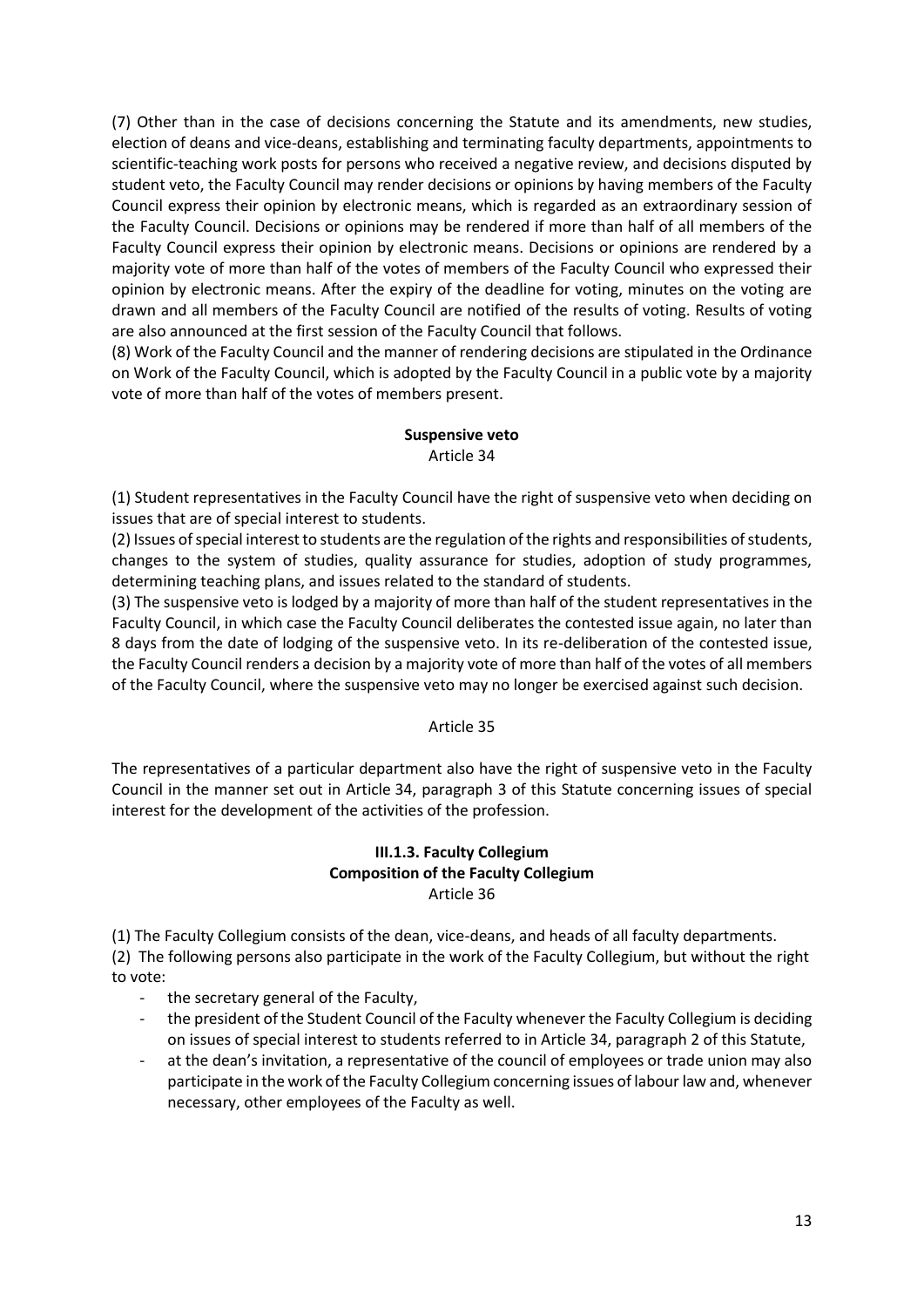#### **Competence of the Faculty Collegium**

Article 37

The Faculty Collegium:

- 1. prepares sessions of the Faculty Council,
- 2. deliberates issues concerning human resources and assists the dean in deciding on everyday issues,
- 3. prepares proposals for the procurement, installation and use of large equipment at the Faculty and its faculty departments,
- 4. monitors the enforcement of decisions of the Faculty Council,
- 5. proposes the budget and the final account of the Faculty to the Faculty Council,
- 6. defines the financial policy of the Faculty,
- 7. proposes development and research plans and programmes, capital investments, and investments in valuable research and teaching equipment in values exceeding HRK 1,000,000.00 to the Faculty Council,
- 8. proposes the adoption of decisions establishing legal persons, or organisational units, whose activities connect higher education, science, and practice, to the Faculty Council,
- 9. proposes the adoption of decisions on tuition fees, participatory fees, and issues related to the standard of students to the Faculty Council,
- 10. defines the proposal of the act on the organisation of work posts relating to the Professional Services of the Faculty within the general act on the organisation of work posts,
- 11. proposes the adoption of decisions on the need to contract indefinite-term employment in the Professional Services of the Faculty,
- 12. defines the proposal of the budget for common tasks performed by the Professional Services of the Faculty and consolidates department budgets,
- 13. examines the financial operation of the Faculty and consolidates the final accounts of the departments,
- 14. designates the authorised financial signatories for the Faculty giro account,
- 15. discusses and assists the dean in making decisions on everyday operation,
- 16. discusses construction work on the Faculty and issues proposals,
- 17. also performs other tasks in accordance with this Statute and general acts of the Faculty.

## **Sessions of the Faculty Collegium**

#### Article 38

(1) The dean convokes and chairs sessions of the Faculty Collegium.

(2) The dean convokes the Faculty Collegium whenever necessary and at least once every month.

(3) The Faculty Collegium duly deliberates and renders decisions when its sessions are attended by more than half of all permanent members with the right to vote. A member must justify his absence from the session to the dean.

(4) The Faculty Collegium renders decisions by a majority vote of more than half of the votes of members present.

(5) When the Faculty Collegium renders financial decisions on the internal distribution of funds in an amount greater than HRK 1,000,000.00, the dean and department heads have the right to veto the decision. If a veto is lodged against a financial decision, the Faculty Collegium shall re-examine the internal distribution of funds in an amount greater than HRK 1,000,000.00 at the earliest one month after the day on which the veto was lodged. In the re-examination of the distribution of funds in an amount greater than HRK 1,000,000.00, the Faculty Collegium renders decisions by a majority vote of more than half of the votes of all members, and a veto against this decision is no longer possible. In the event of a tie vote for a particular decision, the dean has the deciding vote.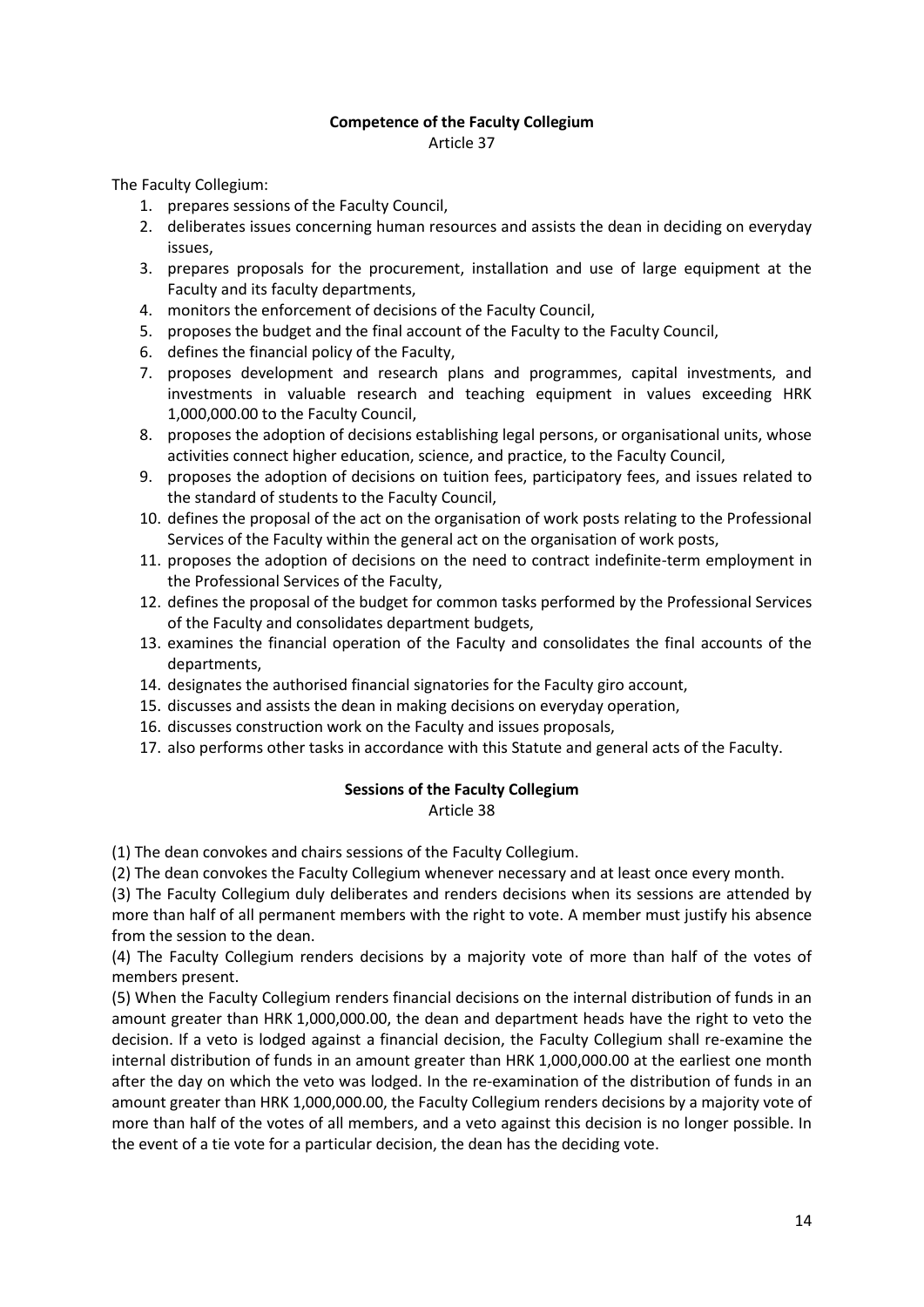#### **III.2. Faculty department bodies** Article 39

Each faculty department has the following bodies: department head, department council, and the department collegium.

#### **III.2.1. Department head Powers of the department head** Article 40

(1) The department head:

- 1. manages and organises the activity and operation of the faculty department,
- 2. presides over the department council and the department collegium,
- 3. renders business decisions on the use of revenue of the faculty department in the value of up to HRK 100,000.00, subject to compulsory regular reporting to the department collegium about each legal action whose value exceeds HRK 50,000.00 at the first session of the department collegium after the taking of such legal action, in accordance with the decisions of this Statute,
- 4. through the department collegium, proposes to the dean of the Faculty the recruitment of staff for non-teaching work posts at the faculty department,
- 5. proposes measures for improving the operation of the faculty department to the Council of Faculty Departments,
- 6. proposes the agenda of sessions of the department council and of the department collegium,
- 7. implements decisions of the department council and of the department collegium,
- 8. directs the human resources policy at the department in accordance with the decisions of the department collegium,
- 9. also performs other tasks set out in this Statute, general acts of the Faculty, department ordinance, and other acts of the department.

(2) The department head represents the Faculty in interactions with third parties exclusively concerning the taking of legal actions and transactions towards third parties that directly relate to the field of the faculty department–branch, headed by the head department, in the following cases:

- 1. issues letters of institutional support for scientific purposes and certificates connected with scientific work,
- 2. certifies and issues documents required for the participation of employees in scientific research at foreign institutions,
- 3. certifies interim and final project reports,
- 4. seeks consent to outside teaching associates, mentors, and practicum from external institutions and concludes teaching contracts with outside associates and mentors,
- 5. issues certificates relating to students, certificates of demonstrations, teaching for external associates, teaching for department employees, and methodology practice,
- 6. concludes co-operation contracts in the scientific and teaching activity with other institutions and contracts of interest for the operation of the department with the value of up to HRK 100,000.00 (e.g., donation and sponsorship contracts, teaching contracts, expert practice contracts with legal persons, etc.),
- 7. concludes student contracts for work in teaching and science,
- 8. conducts procedures and concludes contracts for simple procurement in accordance with regulations on simple procurement according to the internal rules of the Faculty,
- 9. issues reverse charges.

(3) All other legal actions and activities relating directly to the field of the faculty department–branch are performed and concluded by the Faculty, i.e., the dean.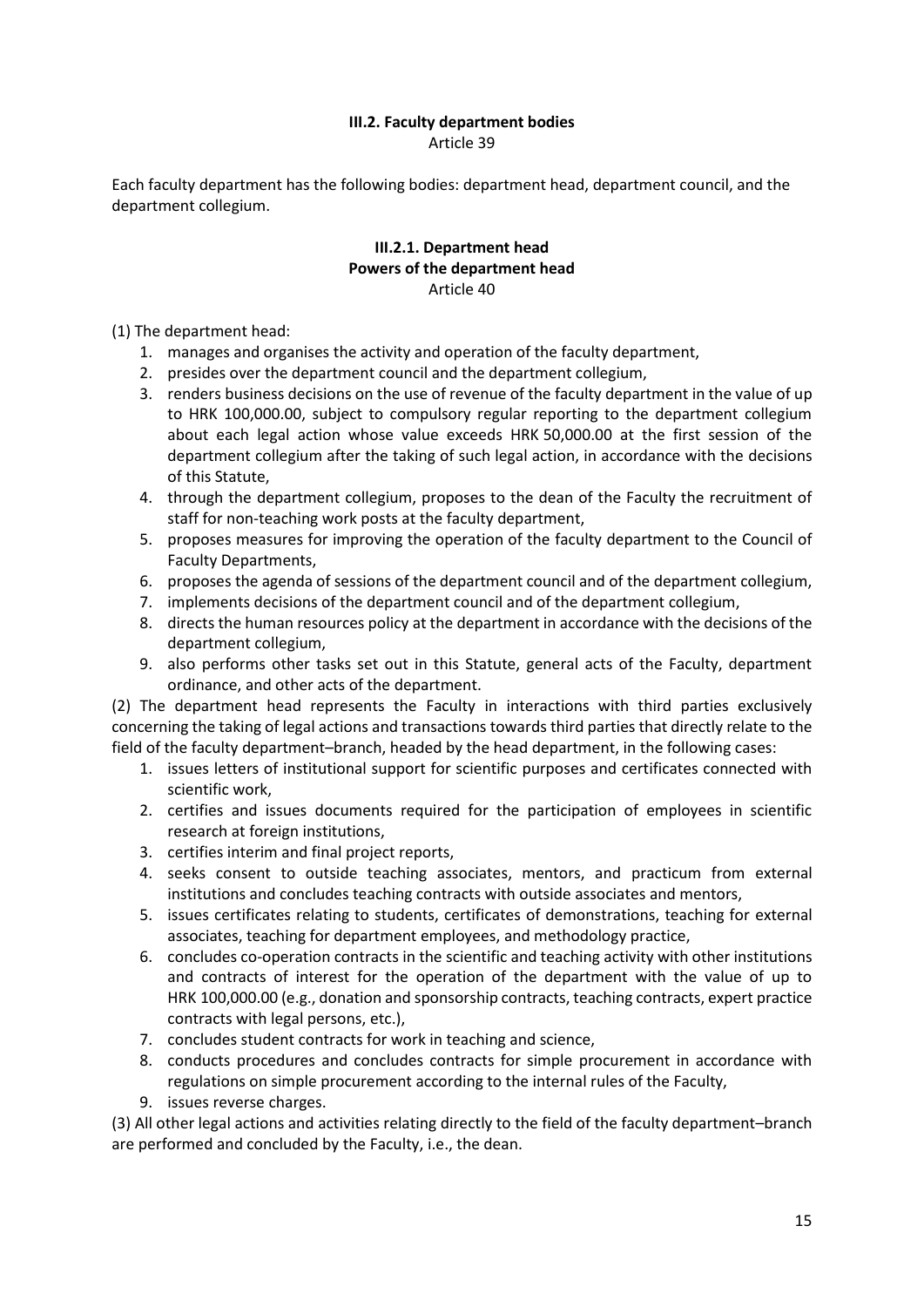### **Procedure for electing the department head** Article 41

(1) The procedure for electing the department head is instigated by the department council eight months before the new department head should take office. The department head assumes his duties on the first day of a new academic year.

(2) Any teacher holding the scientific-teaching grade (rank) of tenured full professor, full professor, or associate professor may be elected as department head.

(3) The department head is elected by the Council of the Faculty Department in a secret ballot by a majority vote of more than half of the votes of all members of the Council of Faculty Departments.

(4) The election of the department head is confirmed by the dean. The dean's decision denying his consent for the election of a department head must be substantiated. If the dean denies his consent to the election of the department head, the procedure for electing the department head is repeated in the manner and in accordance with the provisions of this Statute and the department ordinance.

(5) The department head is elected for a term of no more than three years. The same person may perform the function of department head for six consecutive years at most.

(6) If before the expiry of the term of the current department head the dean of the Faculty does not elect or confirm the department head, the department council shall appoint, by a majority vote of more than half of the votes of members of the department council present, an acting department head for a term of four months at most, within which term the department council must complete the procedure for electing the new department head. If the department council does not appoint an acting department head or if the department head is not elected or confirmed even after the expiry of the four-month term, the dean of the Faculty shall appoint an acting department head for the duration of the academic year. Any person fulfilling the conditions from paragraph 2 of this Article may be appointed as an acting department head.

#### **Responsibilities of the department head** Article 42

(1) The department head is responsible for the lawfulness of work of the faculty department, implementing the University Statute and this Statute, department ordinance, and other general acts of the University, Faculty, and its faculty department.

(2) The department head is accountable for his work to the department council, the dean of the Faculty, and the Faculty Council.

(3) The department head submits an annual report on his work and operation to the department council, the dean of the Faculty, and the Faculty Council. The department head shall submit the annual report on his work and operation by 15 November for the previous academic year. In addition, the dean and the Faculty Council may issue a substantiated request to the department head, whenever necessary and at any time, to submit a report on operation, the state of human resources, scientific or teaching work at the faculty department.

(4) Within the framework of the powers of the department head to represent the Faculty in accordance with Article 40 of the Statute, the department head is obligated to act in accordance with the dean's decisions. Any taking of a legal action from Article 40 of the Statute contrary to any of the dean's decisions and the provisions of this Statute is a serious breach of the Statute, for which the department head will be relieved of his duties.

#### **Dismissal of the department head**  Article 43

(1) The department head may be dismissed of his duties before the expiry of his term of office on the grounds stated in Article 25 of the Statute, which apply to the department head accordingly.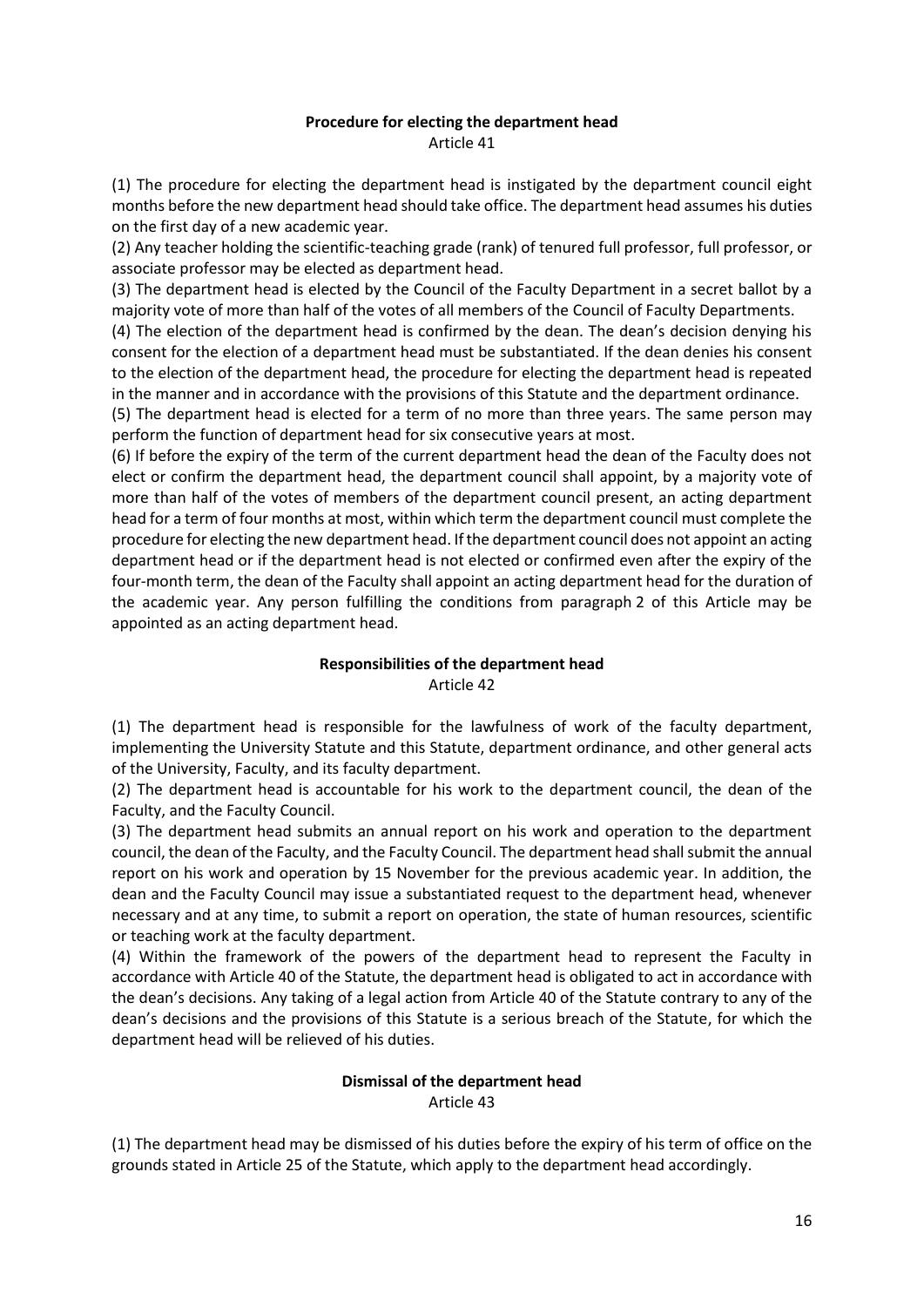(2) The department council renders the decision to relieve the department head of duties on his personal written request at the first session following the submission of such request. The department council renders the decision by a majority vote of more than half of the votes of members present, in which case the council is chaired by the deputy department head.

(3) The procedure for dismissal of the department head, in the events stipulated in sub-paragraphs 2, 3, 4, 5, 6, 7 and 8, paragraph 1 of Article 25 of the Statute, begins with a decision instigating the procedure, which is made by the department council in a secret ballot by a majority vote of more than half of the votes of the total number of members, at the proposal of at least 20% of the members of the department council. The proposal is submitted in written form directly at the session of the department council discussing to dismiss the department head.

(4) The Faculty Council appoints a committee for determining the department head's responsibility for breaches of the department head's duties in the events from paragraph 3 of this Article. The committee shall have five members from the ranks of teachers who hold the scientific-teaching grade (rank) of full or associate professor and tenured full professor. Exceptionally, and on justified grounds, the department council may appoint teachers who hold the scientific-teaching grade of assistant professor to the committee for determining the department head's responsibility. The committee for determining the department head's responsibility shall establish all facts relevant for relieving the department head of his duties and submit a written report to the department council at the latest within 30 days from the date of appointment.

(5) The department council renders the decision to dismiss the department head in a secret ballot by a majority vote of more than half of the votes of the total number of members of the department council on the basis of the report of the committee for determining the department head's responsibility, at the latest within two months of the adoption of the decision instigating the procedure to relieve the department head of duties referred to in paragraph 3 of this Article. Before rendering the decision to relieve the department head of duties, the department head shall be provided with an opportunity to address the department council regarding the grounds for his dismissal, i.e., to present his defence.

(6) If the department head is dismissed of his duties, the department council shall appoint an acting department head until a new department head is elected. The procedure for electing a new department head shall be conducted in accordance with the provisions of this Statute and the department ordinance.

#### **Deputy and assistant department heads** Article 44

(1) At the proposal of the department head, in accordance with the department ordinance, the department council appoints the deputy department head. The deputy department head is elected in a secret ballot by a majority vote of more than half of the votes of all members. The duration of the term of office of the deputy department head is equal to the duration of the term of office of his department head, where the duration is stipulated in the department ordinance. The deputy department head replaces the department head in the case of the department head's protracted absence and exercises all powers of the department head and co-ordinates and organises the performance of general affairs at the faculty department.

(2) At the proposal of the department head, in accordance with the department ordinance, the department council may appoint assistant department heads for the duration of the term of office of the department head stipulated in the department ordinance, viz.:

- 1. assistant department head for science, who co-ordinates activities connected with science and co-operation with universities, scientific and other institutions in the country and abroad,
- 2. assistant department head for teaching, who co-ordinates and organises the execution of teaching and study programmes and the student offices,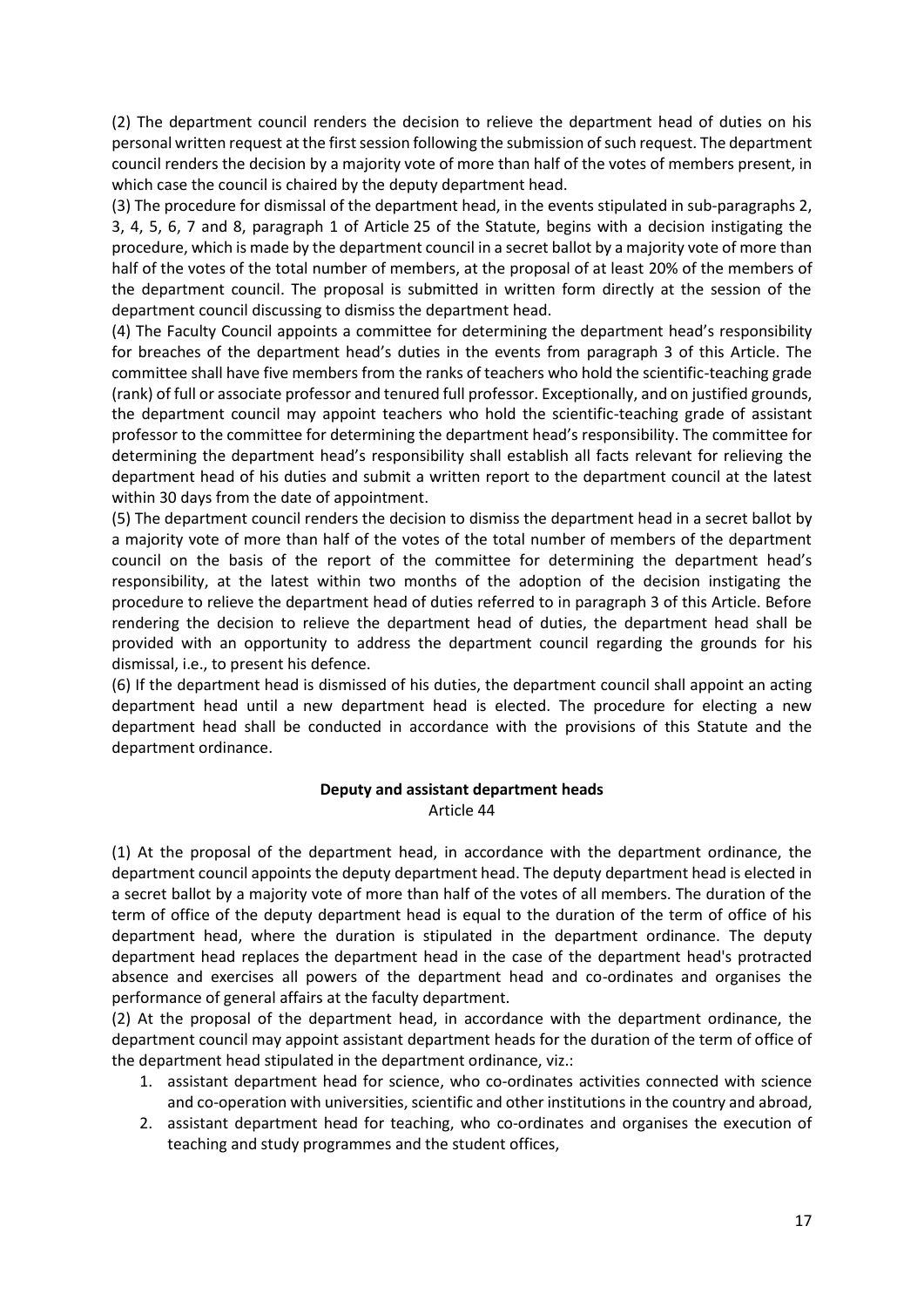- 3. assistant department head for finances, who takes care of the financial operation of the department, and
- 4. other assistant department heads, whenever necessary.

(3) Assistant department heads are elected in a public ballot by a majority vote of more than half of the votes of members present.

(4) The procedure for nominating and electing the department head, his deputy and assistants and their powers, obligations, and duration of their term of office, are regulated more closely in the department ordinance.

#### **III.2.2. Department council Composition of the Department council** Article 45

(1) The department council consists of the following:

- 1. all employees holding the scientific-teaching grade (rank) of tenured full professor, full professor, associate professor, and assistant professor,
- 2. employee representatives appointed to scientific, teaching, associate, and expert grades (ranks),
- 3. student representatives.

(2) Student representatives, elected by students in accordance with special regulations, account for 15% of the total number of members of the department council.

(3) The department council may also be organised according to the principle of delegation in a way that it is comprised of elected representatives from the ranks of employees who hold the scientificteaching grade (rank) of tenured full professor, full professor, associate professor, and assistant professor, elected representatives from the ranks of employees appointed to scientific, teaching, associate, and expert grades (ranks), and student representatives who account for 15% of the total number of members of the department council, all in the manner and in accordance with the department ordinance.

(4) The procedure and the manner of appointment and the number of teacher and associate representatives in the department council is determined in the department ordinance.

(5) The term of teacher and associate representatives in the department council is four years.

## **Competence**

Article 46

(1) The department council:

- 1. elects and dismisses the department head in a secret ballot by a majority vote of more than half of the votes of the total number of its members,
- 2. elects and dismisses the deputy department head in a secret ballot by a majority vote of more than half of the votes of the total number of its members,
- 3. adopts the department ordinance in a secret ballot by a majority vote of more than half of the votes of the total number of its members,
- 4. proposes to the Faculty Council the act on the organisation of work posts in the department, within the framework of the act on the organisation of work posts at the Faculty, by a majority vote of more than half of the votes of the total number of members,
- 5. deliberates and decides whether to accept the department head's annual reports,
- 6. determines the scientific-teaching policy of the department and proposes the adoption of decisions from within its remit to the Faculty Council,
- 7. establishes proposals of study programmes executed at the faculty department,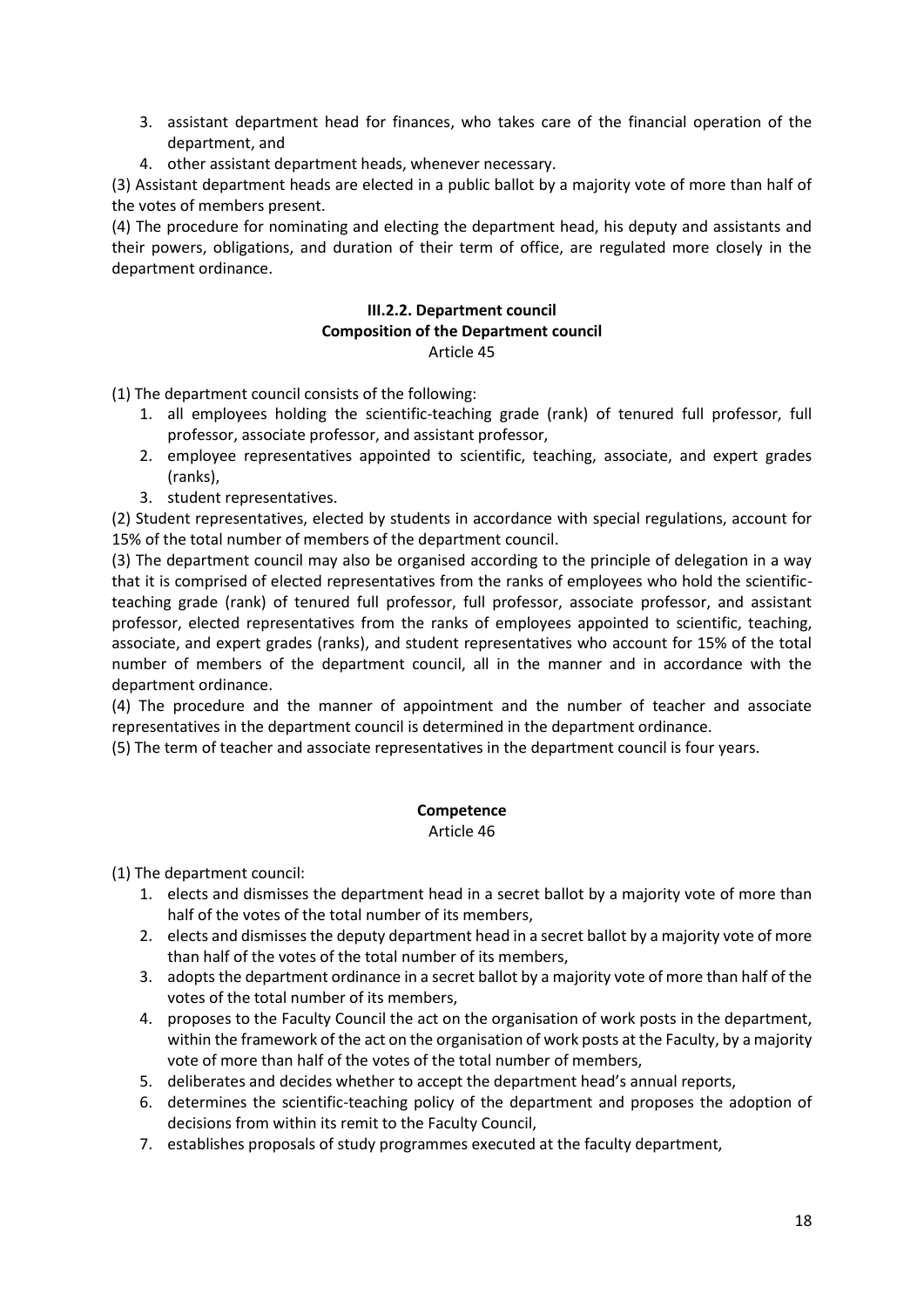- 8. proposes the adoption of the teaching implementation plan at the faculty department to the Faculty Council, within the framework of the teaching implementing plan of the Faculty,
- 9. proposes study capacities and enrolment quotas at the department to the Faculty Council,
- 10. deliberates and makes decisions on expert issues from within the remit of the department according to the competencies set out in this Statute and the department ordinance,
- 11. proposes the announcement of recruitment procedures for the selection of teachers, scientists, and associates for the department to the Faculty Council,
- 12. appoints expert committees in procedures for appointment to grades (ranks) and decides on the proposals and opinions of the expert committee,
- 13. proposes the adoption of decisions in procedures for appointment to grades (ranks) conducted at the Faculty to the Faculty Council,
- 14. proposes to the dean the inclusion of certain items of special interest to the faculty department, or to the Faculty as a whole, on the agenda of sessions of the Faculty Council,
- 15. performs other activities in accordance with this Statute, department ordinance, and general acts of the Faculty and of the department.

(2) The department council may appoint permanent and interim committees for performing the activities from within its remit.

# **Sessions of the department council**

Article 47

(1) The department council performs tasks from within its remit in sessions.

(2) The department council duly deliberates and renders decisions when its sessions are attended by more than half of the total number of members. A member must justify his absence from the session to the department head.

(3) The department council renders decisions by a majority vote of more than half of the votes of members present, except in cases with respect to which this Statute or the department ordinance stipulate otherwise.

(4) In the event of a tie vote for a particular decision of the department council, the department head has the deciding vote.

#### **Suspensive veto**  Article 48

Student representatives in the department council have the right of suspensive veto in terms of decisions on issues of special interest to students from Article 34, paragraph 2 of this Statute, subject to Article 35 of the Statute, applied accordingly.

#### **III.2.3. Department collegium Composition of the department collegium** Article 49

(1) The department collegium is comprised of the department head, deputy department head, division heads, and other persons designated in the department ordinance.

(2) At the invitation of the department head, a student representative, proposed by the president of the Student Council of the Faculty, may participate in the work of the department collegium whenever the collegium is deciding on issues of special interest to students referred to in Article 34, paragraph 2 of this Statute.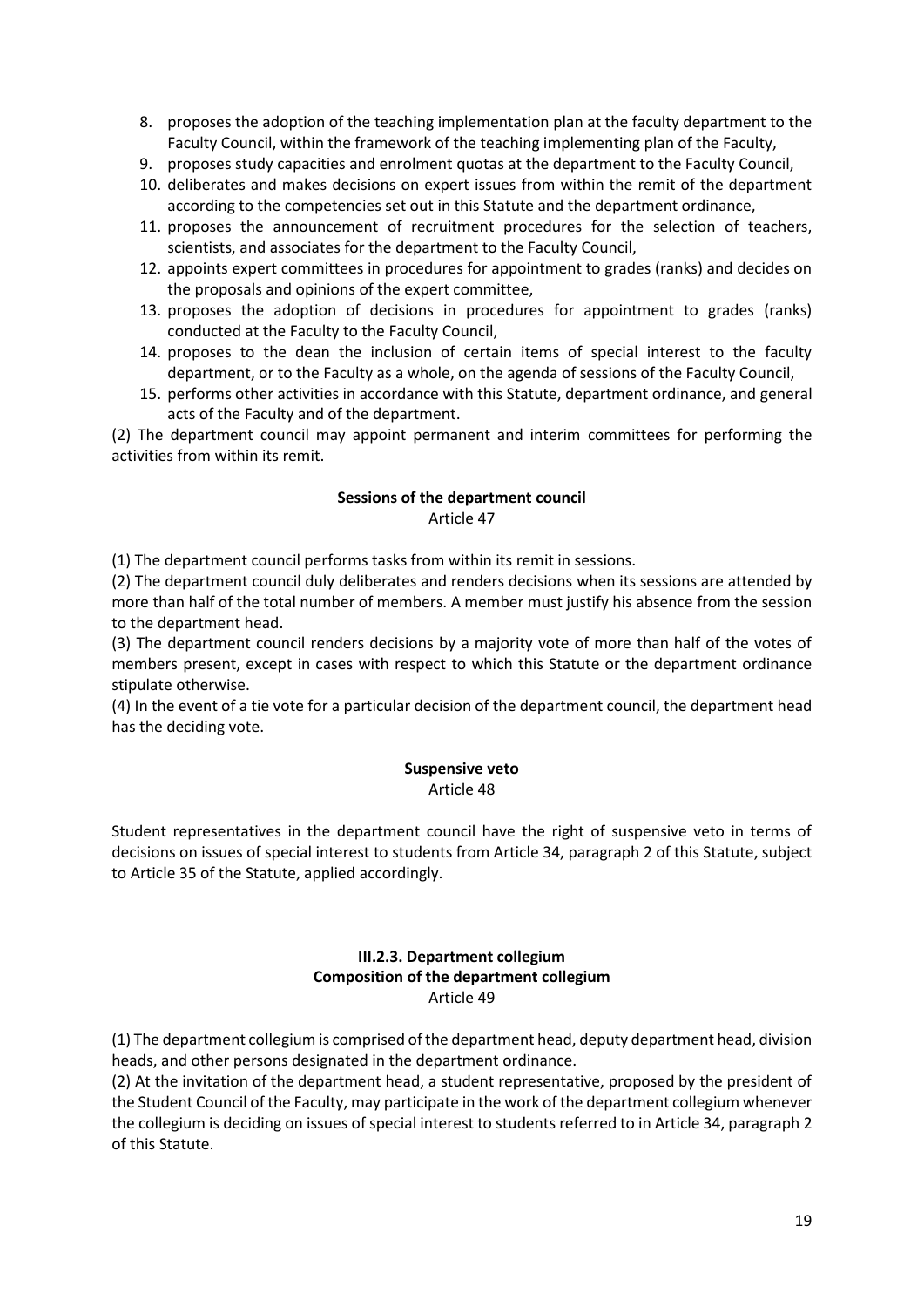## **Competence of the department collegium**

Article 50

The department collegium:

- 1. prepares sessions of the department council and monitors the enforcement of its decisions,
- 2. defines the financial policy of the faculty department,
- 3. prepares proposals for the procurement, installation and use of large equipment at the faculty department,
- 4. discusses and assists the department head in making decisions on everyday operation,
- 5. defines the budget of the department and plans the use of funds,
- 6. designates authorised signatories for financial documents of the faculty department,
- 7. examines the financial operation of the faculty department,
- 8. proposes the adoption of decisions on filling vacant non-teaching work posts at the department to the dean in accordance with the general act on the organisation of work posts,
- 9. proposes the adoption of decisions on the use of funds greater than HRK 100,000.00,
- 10. performs other activities in accordance with the department ordinance.

#### **Sessions of the department collegium**

Article 51

(1) Sessions of the department collegium are convoked and chaired by the department head.

(2) The department head convokes the department collegium whenever necessary and as a rule once every month.

(3) The department collegium duly deliberates and renders decisions when its sessions are attended by more than half of all permanent members with the right to vote. A member must justify his absence from the session to the department head.

(4) The department collegium renders decisions by a majority vote of more than half of the votes of members present.

#### **Expanded department collegium**

Article 52

(1) The department ordinance may establish the expanded department collegium, consisting of the department head, deputy department head, division heads, all tenured full professors and full professors at the faculty department.

(2) Sessions of the expanded department collegium are chaired by the department head.

(3) The expanded department collegium:

- 1. proposes the scientific-teaching policy of the department to the department council,
- 2. proposes the department ordinance to the department council,
- 3. deliberates the human resources policy of the faculty department and proposes measures to resolve issues relating to human resources,
- 4. deliberates and submits proposals to the department council concerning other issues relevant for the performance of the activities of the department in accordance with the department ordinance.

(4) If the expanded department collegium is not established, its remit is relayed to the department collegium in accordance with the department ordinance.

#### **III.2.4. Organisational units of the departments** Article 53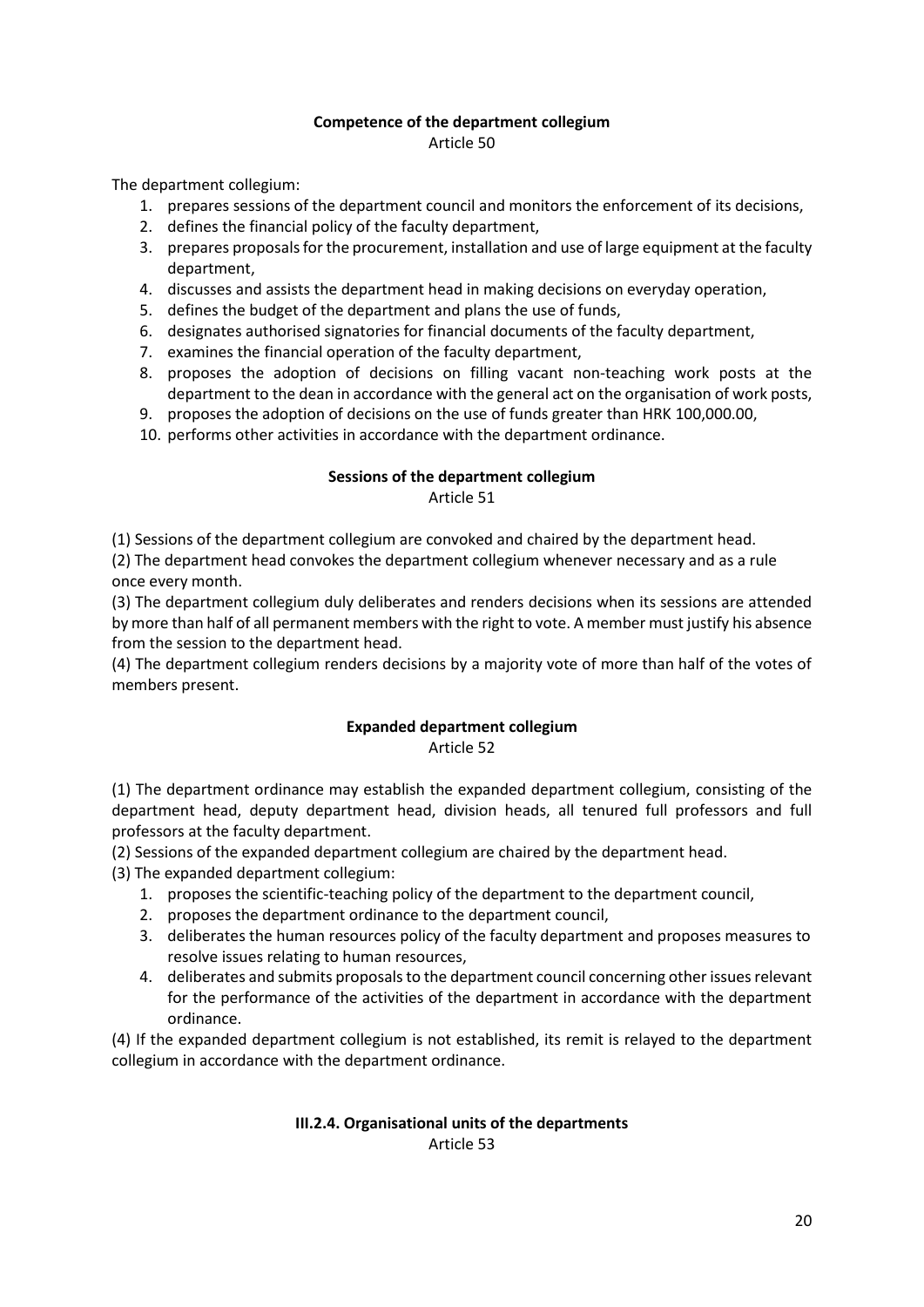(1) Divisions, laboratories, chairs, centres, libraries, and other organisational units may operate as organisational units within the department.

(2) The work of such organisational units within the department is co-ordinated by division heads, laboratory heads, centre heads, chair heads, and the heads of other organisational units.

(3) The department council renders the decision to establish or close organisational units of the faculty department at the proposal of the department collegium. The Faculty Council must issue its consent to the decision of the department council to establish or close an organisational unit as confirmation of compliance with the general act on the organisation of work posts at the Faculty.

(4) Each department regulates its internal organisation in the department ordinance in accordance with the Statute and the general act on the organisation of work posts at the Faculty.

## **Division**

#### Article 54

(1) The division is an organisational unit of the faculty department established to organise and advance scientific research and highly expert work on the basis of the benchmarks of connectedness and relatedness of the scientific and work process within the division, and for the mutual networking of scientists.

(2) The division head manages the work of the division.

(3) The division may have laboratories/groups, chairs, and collections.

## **Joint faculty chairs**

Article 55

(1) Joint chairs for the execution and advancement of common teaching content from the field of the chair for the needs of all faculty departments may be established at the level of the Faculty (e.g., chair for physical and health education).

(2) The decision establishing or closing faculty chairs and on the distribution of employees to work at such chairs, in accordance with the Ordinance on the organisation of work posts at the Faculty, is rendered by the Faculty Council at the proposal of the Faculty Collegium.

## **Laboratory and group**

Article 56

(1) The laboratory/group is an organisational unit of the faculty department or division established to organise and advance experimental and theoretical work and to ensure better utilisation of equipment for scientific research and for the performance of analytical tasks. (2) The laboratory/group head manages the work of the laboratory/group.

#### **Chair**

#### Article 57

(1) The chair is an organisational unit of the faculty department or division established to advance (the methodology of) teaching in the scientific field in which the faculty department or division is engaged. (2) The chair head manages the work of the chair.

#### **Centre**

#### Article 58

(1) The centre is an organisational unit of the department or institute established to perform specific scientific, educational, and expert activities.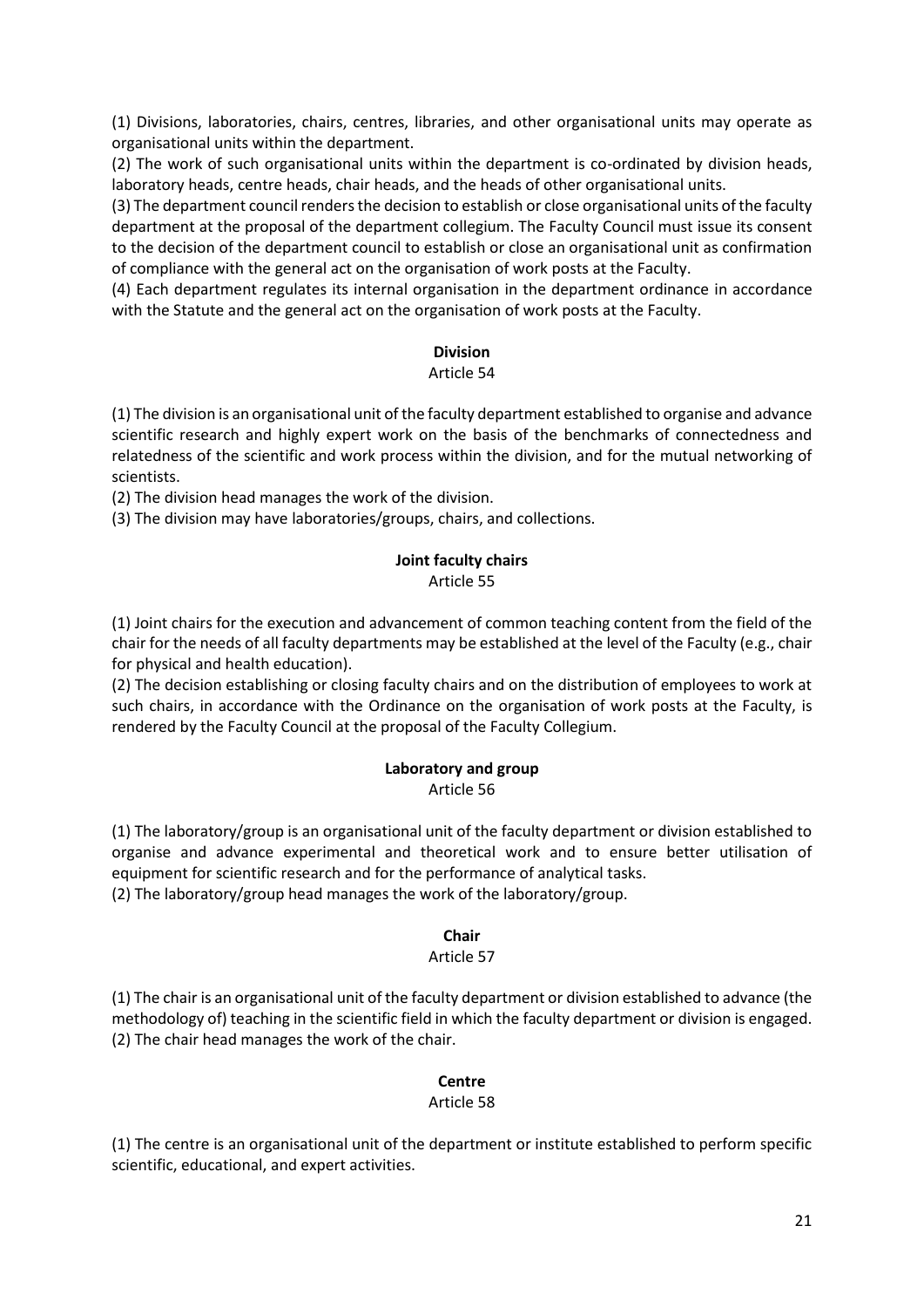(2) The centre head manages the work of the centre.

#### Article 59

(1) The division head, laboratory/group head, chair head, and centre head are elected by the department council in the manner and in the procedure set out in the department ordinance.

(2) The division head, laboratory/group head, and chair head are elected for a two-year term. The same person may be re-elected as the division head, laboratory/group head, and chair head in accordance with the department ordinance.

## **Collections**

#### Article 60

(1) Collections are organisational units of the faculty department or division established to provide specific support to scientific and educational work and to safeguarding collected materials and exhibits used for scientific and teaching purposes.

(2) The activity of the collection and the assignment of employees to work in the collection are set out in a special decision establishing the collection.

#### **Ecological station** Article 61

(1) The ecological station is an organisational unit of the Department of Biology established to perform scientific, expert, and educational work.

(2) The activity of the ecological station and the assignment of employees to work in the ecological station are set out in a special decision establishing the ecological station.

## **Seismological survey**

Article 62

(1) The Seismological Survey is an organisational unit established within the Department of Geophysics to perform seismological work and support scientific and educational work in accordance with a special law.

(2) The head of the survey manages the work of the Seismological Survey.

## **Geophysical observatories**

Article 63

(1) Geophysical observatories are an organisational unit within the Department of Geophysics, which includes: Geomagnetic Observatory in Lonjsko Polje, Mareographic Station in Bakar, Meteorological Stations Horvatovac and Puntijarka, and the Micrometeorological Station at Maslenica, established to measure geomagnetic parameters, sea level changes, and meteorological measurements, and to engage in scientific, expert, and educational work.

(2) The observatory head manages the work of the Geophysical Observatories.

# **Botanical Garden**

Article 64

(1) The Botanical Garden is an organisational unit established within the Department of Biology to perform expert, educational, and scientific activities. The Botanical Garden is open to the public during its working hours.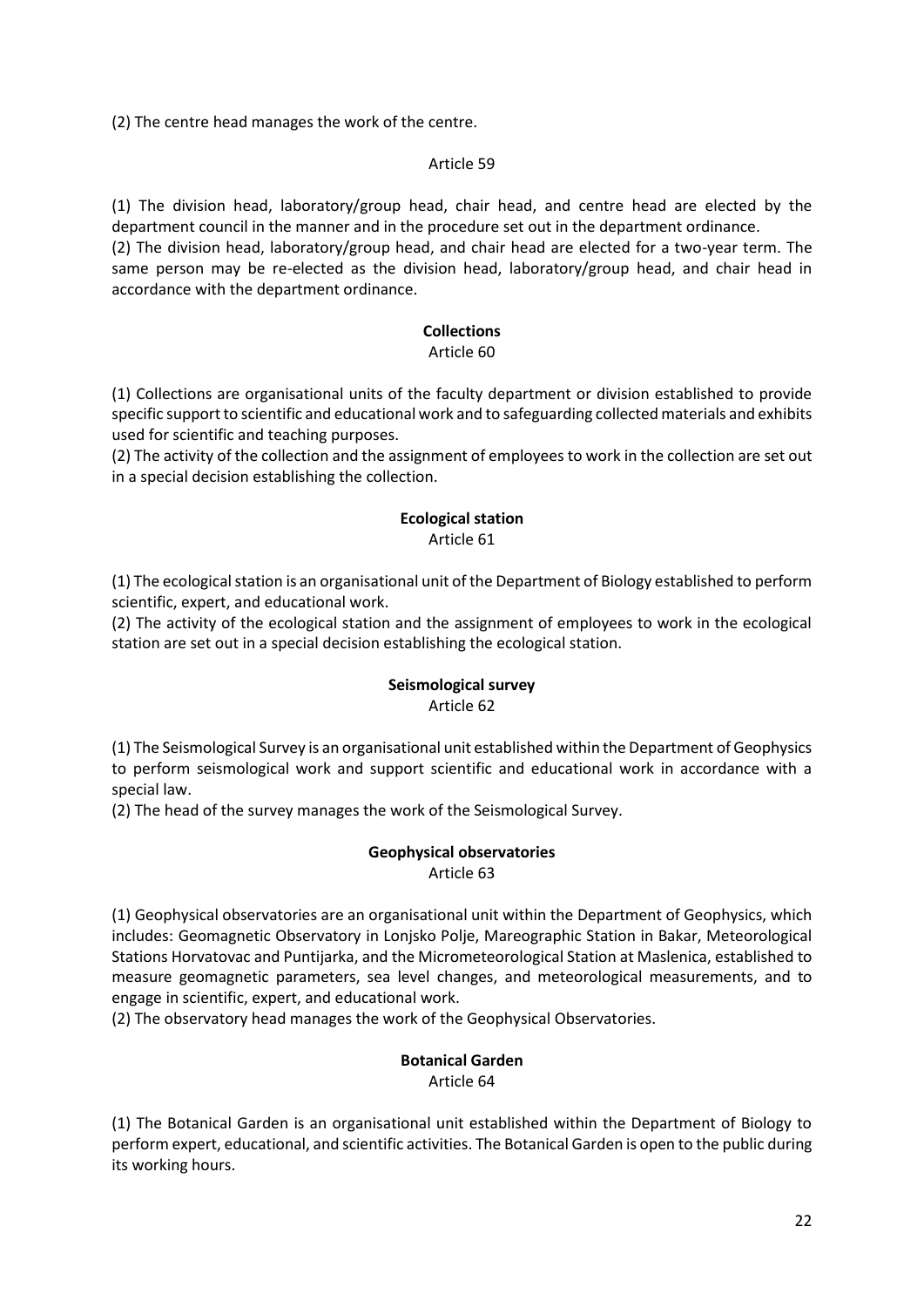(2) The botanical garden head manages the work of the Botanical Garden.

## **Libraries**

#### Article 65

(1) The library activity for the needs of the Faculty is performed by libraries within the faculty departments, viz.: Central Library for Biology, Central Library for Physics, Central Library for Geophysics, Central Library for Geography, Central Library for Geology, Central Library for Chemistry, and the Central Library for Mathematics.

(2) The organisation and the scope of work of the libraries mentioned in the previous paragraph of this Article, the work of library staff, and library management are regulated in greater detail in a special general act.

#### **IV. TEACHERS, SCIENTISTS, AND ASSOCIATES**

#### **IV.1. General provisions** Article 66

(1) The teaching, scientific, and expert activity at the Faculty is performed by employees whose qualifications are established by appointment to the relevant scientific-teaching, scientific, teaching, expert, and associate grades (ranks), in accordance with law, University Statute, and this Statute.

(2) In their work, activity and conduct, teachers, scientists, and associates must adhere to moral principles, the principles of professional ethics, the principles of scientific truth and critical thinking, and protect the reputation of the University and of the Faculty, and base their work on the freedom of scientific and artistic creation.

(3) In public activities, all teachers, scientists, and associates shall indicate whether they are acting on their own behalf or on behalf of the Faculty or faculty department.

(4) Teachers, scientists, and associates shall duly perform teaching and other obligations in accordance with law, University Statute, this Statute, and general acts of the Faculty and of the faculty departments. They shall dedicate special attention to work with students, encourage their independent work and creativity, and inclusion in scientific research and expert work.

## **Guest lecturers and scientists**

Article 67

(1) In order to advance teaching and scientific work, the Faculty may invite distinguished lecturers or scientists from the country or abroad and appoint them as guest teachers or scientists (*guest lecturers*). The Faculty Council, at the proposal of the department council, adopts decisions inviting guest teachers.

(2) Guest teachers may participate in the holding of classes and scientific or expert projects.

(3) Guest teachers may be entrusted with the holding of classes in a particular subject without appointment to the relevant scientific grade (rank), on the basis of a decision of the Senate or the authorised Field Council, for a period of two consecutive academic years at most.

#### **Nominal grade (rank)** Article 68

(1) The teaching, scientific, and expert activity at the Faculty and faculty departments may also be performed without an employment contract by persons who fulfil the conditions for appointment to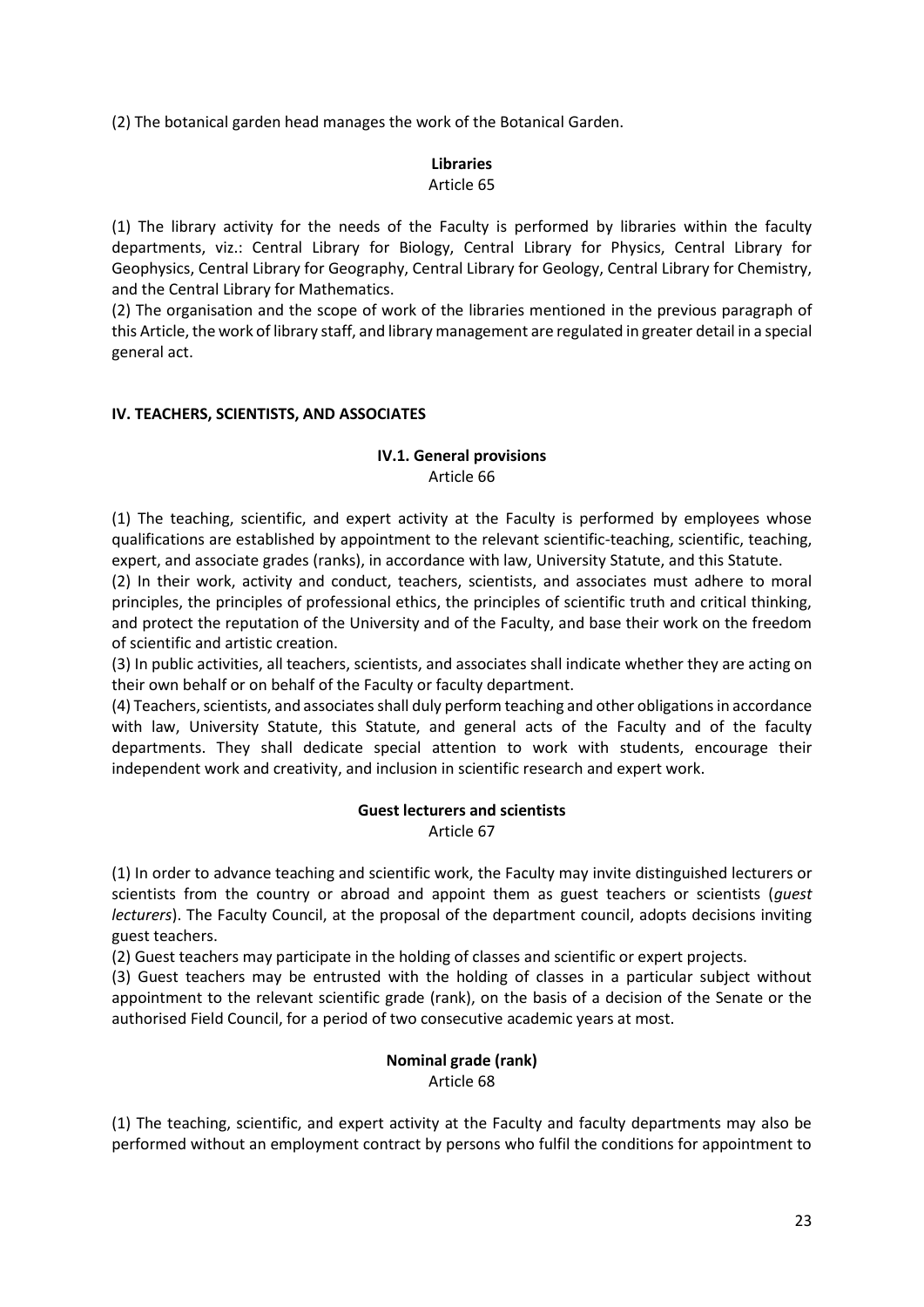the relevant scientific-teaching, teaching or associate grade (rank) if they participate or will participate in the execution of classes, in full or in part, in a particular subject.

(2) Persons referred to in paragraph 1 of this Article may be appointed to a particular scientificteaching, teaching or associate grade (rank) without concluding an employment contract (nominal grade (rank)) in conformity with the conditions and in the procedure set out for appointments to grades (ranks), in accordance with the Act, University Statute, and this Statute, and general acts of the Faculty and of the faculty departments.

#### **External teachers**

Article 69

(1) The Faculty Council may entrust the holding of classes to other persons outside the Faculty and the University, at the proposal of the department council, if on the basis of their scientific or expert work they can contribute to the quality of the educational process or scientific and professional work, or teaching production at the Faculty.

(2) Persons from the previous paragraph of this Article may be entrusted with up to one-third of the subject at most, provided that the main part of the subject is taught by persons appointed to scientificteaching grades (ranks).

## **Associates**

#### Article 70

(1) Postgraduate students may participate in the execution of classes for undergraduate and graduate studies in line with their study programme and on the basis of a special contractual relationship with the Faculty, provided that they were appointed to the relevant associate grade (rank), but without contracting employment.

(2) The procedure for appointment to the relevant associate grade (rank) is conducted according to the conditions and in the procedure set out for appointment to grades (rank), in accordance with the Act, University Statute, and this Statute, and general acts of the Faculty and of the faculty departments.

#### Article 71

The decision to hire persons referred to in Articles 68, 69 and 70 of this Statute to participate in the execution of classes is rendered by the Faculty Council at the proposal of the department council.

### **IV.2. Appointments to grades (ranks) and work posts Requirements for appointments to grades (ranks) and the corresponding work posts** Article 72

(1) General conditions for appointment to grades (ranks) and to the corresponding work posts are set out by law and in the conditions stipulated by the National Council for Science, Higher Education and Technological Development and by the Rector's Council.

(2) Special conditions are set out in the general act on appointment to grades (ranks) at the Faculty and in special acts of the faculty departments, which are issued by the department council for each profession, subject to the consent of the Faculty Council.

(3) Calls for appointment to grades (ranks) and to the same work posts may be announced only if the work post for which the vacancy is announced is defined in the general act on the organisation of work posts at the Faculty, the University Senate issued its consent to the act, and the financing is secured.

(4) A faculty department may propose to the dean of the Faculty to publish a vacancy call and recruitment on other work posts, not defined in the general act on the organisation of work posts at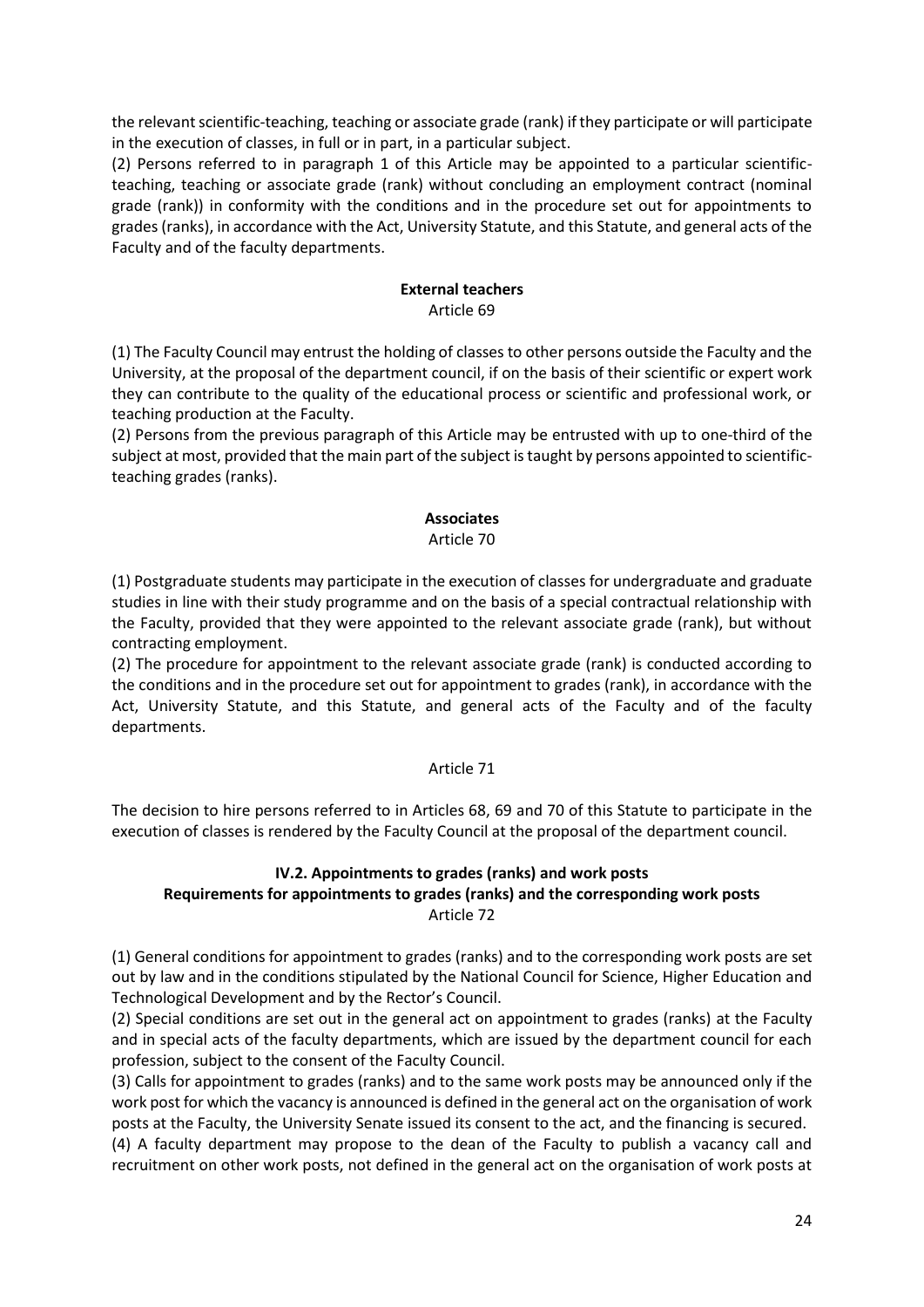the Faculty, for the purpose of work on projects or on account of some other justified need of the faculty department, provided that the funding for such work posts was secured by the department from project funds or from some other source.

## **IV.2.1. Procedure for appointment to scientific and scientific-teaching grades (ranks) and to the corresponding work posts**

Article 73

(1) Appointments to scientific and scientific-teaching grades (ranks) and to the corresponding work posts and to the same nominal grades (ranks), are instigated in each individual case by the department council by proposing to the Faculty Council to announce a vacancy call.

(2) In order to conduct the procedure for appointment to a higher scientific grade (rank) and to the corresponding scientific-teaching work post for employees holding scientific and scientific-teaching grades (ranks) and the same work posts, in view of the expiry of the term for which they were appointed in the previous procedure for appointment to the work post, the department council proposes to the Faculty Council to announce the call for appointment to a higher grade (rank) in accordance with the human resource policy of the department established by the expanded department collegium, provided that funding for the higher grade (rank) and the corresponding work post is secured.

(3) Following the adoption of the decision announcing a vacancy call, the vacancy announcement is published in the Official Gazette, daily press, Faculty website, and on the official Internet portal for jobs of the European Research Area.

(4) The vacancy announcement must be open for at least 30 days.

## Article 74

(1) Applications for calls referred to in Article 73 of this Statute are submitted to the Faculty.

(2) The dean or, alternatively, the person or the committee he designates, confirms whether the applications fulfil all formal conditions.

(3) Complete applications are submitted to the competent department council to establish whether the applicant is eligible for appointment to a particular grade (rank) and work post. The department council appoints an expert odd-numbered committee to review applications (hereinafter: application review committee) at the latest within 30 days from the expiry of the deadline for the submission of applications. In the procedure for appointment to a scientific grade (rank) and to the same work post, members of the application review committee must hold the same or higher scientific grade (rank) and, in the procedure for appointment to scientific-teaching grades (rank) and to the same work posts, members of the application review committee must hold the same or higher scientific-teaching grade (rank) as the one that is the subject-matter of appointment. One member of the application review committee may not be an employee of the Faculty.

(4) The application review committee draws up a report on applications received further to the call and its proposal establishing which applicant(s) is or are proposed for appointment to grade (rank), which is then submitted to the department council in the manner and in accordance with law and the general act on appointments to grades (ranks). The department council then makes a decision concerning the report and proposal of the application review committee in a secret ballot by a majority vote of more than half of the votes of members of the department council present and proposes to the Faculty Council to adopt a decision appointing the applicant who best satisfies the requirements of the call.

(5) The decision on appointment to the relevant grade (rank) and work post further to the call is rendered by the Faculty Council in a secret ballot by a majority vote of more than half of the votes of members of the Faculty Council present.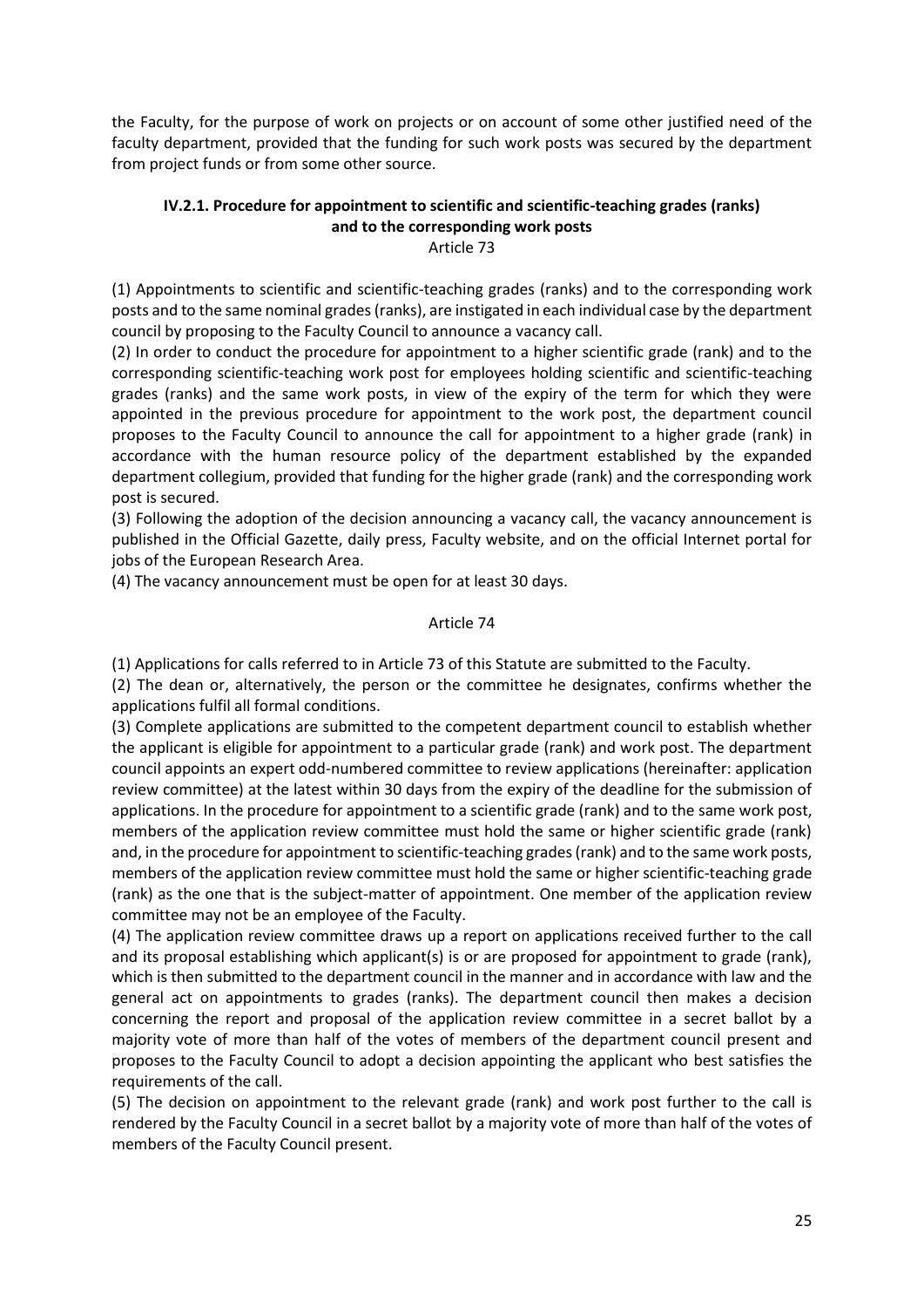(6) The Faculty notifies all applicants of the results of the call within 15 days of the date of the decision on appointment to grade (rank) and work post is rendered.

(7) An indefinite-term employment contract is concluded with persons appointed to scientific and scientific-teaching grades (ranks) and to the same work posts, with the obligation of holding reappointments or appointments to a higher work post.

#### Article 75

The competent Field Council confirms the appointment to scientific-teaching grades (ranks) and the appointment to nominal scientific-teaching grades (ranks), other than the appointment to scientificteaching grades (ranks) and the appointment to nominal scientific-teaching grades (ranks) of full professor and tenured full professor, whose appointment is confirmed by the Senate, which makes the appointment legally valid. If the Senate or the Field Council do not confirm the appointment, the appointment procedure is nullified.

## **IV.2.2. Procedure for reappointment to scientific and scientific-teaching grades (ranks) and to the corresponding work posts**

Article 76

(1) If the procedure for appointment to a higher scientific grade (rank) and to the same work post, or the procedure for appointment to a higher scientific grade (rank) and to the corresponding scientificteaching grade (rank) is not instigated in accordance with Article 73, paragraph 2 of this Statute, the procedure for reappointment of employees appointed and employed on scientific and scientificteaching work posts is implemented in accordance with law, University Statute, this Statute, and general acts of the Faculty and of the faculty departments.

(2) The department council appoints an expert three-member reappointment review committee (hereinafter: Reappointment committee), whose members must hold the same or higher grade (rank) and the corresponding work post compared to the one for which reappointment is sought. At least one member of the reappointment committee may not be an employee of the Faculty.

(3) The reappointment committee submits a report on the work of employees to the Faculty Council through the department council. The form of the report and the minimal conditions regarding obligations arising from employment with respect to which the report is submitted are prescribed by the National Council for Science, Higher Education and Technological Development. The Faculty Council or the department council may prescribe additional conditions with respect to which the report is submitted.

(4) The department council issues a decision on the report of the reappointment committee in a secret ballot by a majority vote of more than half of the votes of members of the department council present. (5) If the department council accepts the employee work report, it proposes to the Faculty Council to adopt a decision establishing that the employee fulfils the conditions for reappointment. The Faculty Council renders its decision in a secret ballot by a majority vote of more than half of the votes of members of the Faculty Council present.

(6) If the authorised department council does not accept the employee work report, that is, if it accepts a negative work report, it proposes to the Faculty Council to adopt a decision establishing that the employee does not fulfil the conditions for reappointment and the procedure for reappointment is repeated, in the manner and in accordance with the provisions of this Statute, two years after the day on which the decision is rendered. The Faculty Council renders its decision in a secret ballot by a majority vote of more than half of the votes of members of the Faculty Council present.

(7) If the department council does not accept the employee work report, that is, if it accepts a negative work report in the repeated procedure for reappointment instigated two years after the date the decision from the previous paragraph of this Article is rendered, it proposes to the Faculty Council to render a decision instigating the procedure for regular termination of employment contract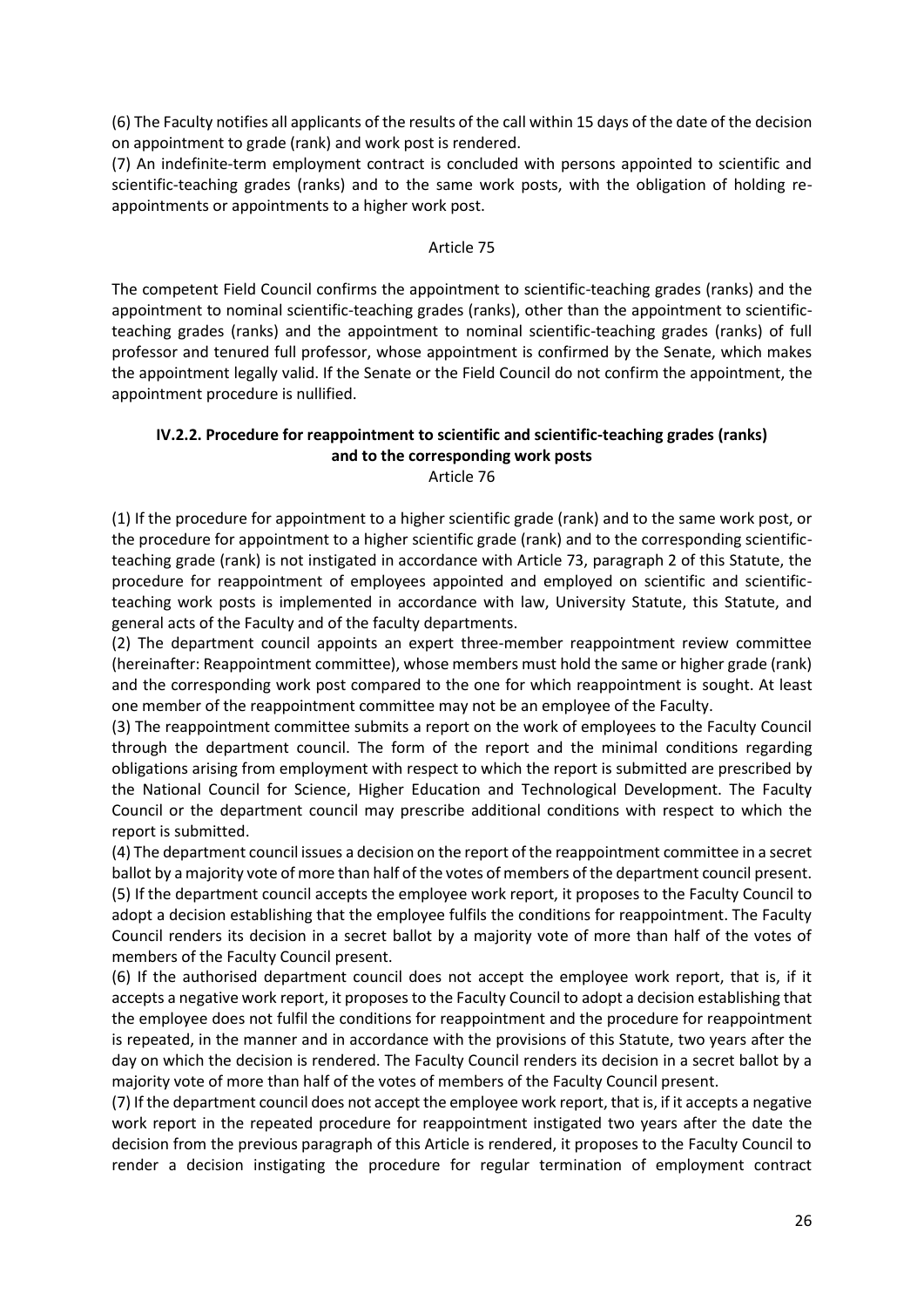(termination attributable to the employee's conduct). The procedure for terminating the employment contract is conducted by the dean of the Faculty in accordance with general labour regulations and the Ordinance on Work of the Faculty.

(8) The obligation to submit the employee work report terminates after the employee is appointed to the scientific-teaching work post of tenured full professor.

## **IV.2.3. Issuing opinions in procedures for appointment to scientific grades (ranks)** Article 77

(1) If with respect to some of the applicants for the call referred to in Article 73 of this Statute it is necessary to perform appointments to the corresponding scientific grade (rank), that is, in the event of the issuing of an opinion in procedures for appointment to scientific grade (rank) conducted by a constituent not authorised to conduct that part of the procedure for appointment to scientific grades (rank), and in the procedure for the acquisition of the scientific grade (rank) initiated by a person believing he fulfils the conditions for appointment to a particular scientific grade (rank), the department council appoints an expert committee consisting of three members, who must hold the same or higher scientific grade (rank) than the one with respect to which the appointment is sought (hereinafter: grade (rank) appointment review committee), within 30 days following the expiry of the deadline for submitting applications for the call, that is, from the date of receipt of an application for appointment to scientific grade (rank). At least one member of the grade (rank) appointment review committee may not be an employee of the Faculty.

(2) The grade (rank) appointment review committee proposes whether the applicant should be appointed or not appointed to a particular scientific grade (rank) in its report, which is submitted to the department council within 30 days from the date of appointment.

(3) The department council makes a decision on the report of the grade (rank) appointment review committee and within a further period of 30 days issues an opinion and proposal to the competent scientific field committee through the Faculty Council.

(4) After the scientific field committee issues its decision, the procedure for appointment of the applicant further to the call from Article 73 is conducted in the manner set out in Article 74 of this Statute.

## **IV.2.4. Procedure for appointment and reappointment to teaching and expert grades (ranks) and to the corresponding work posts**

Article 78

Appointments and reappointments to teaching and expert grades (ranks) and to the corresponding work posts and to nominal teaching grades (ranks) are conducted in the manner and in accordance with Articles 73, 74, 75 and 76 of this Statute.

## Article 79

The competent Field Council confirms the appointment to teaching grades (rank), which makes the appointment to a particular grade (rank) legally valid.

## **IV.2.5. Procedure for appointment to associate grades (ranks) and to the corresponding work posts**

Article 80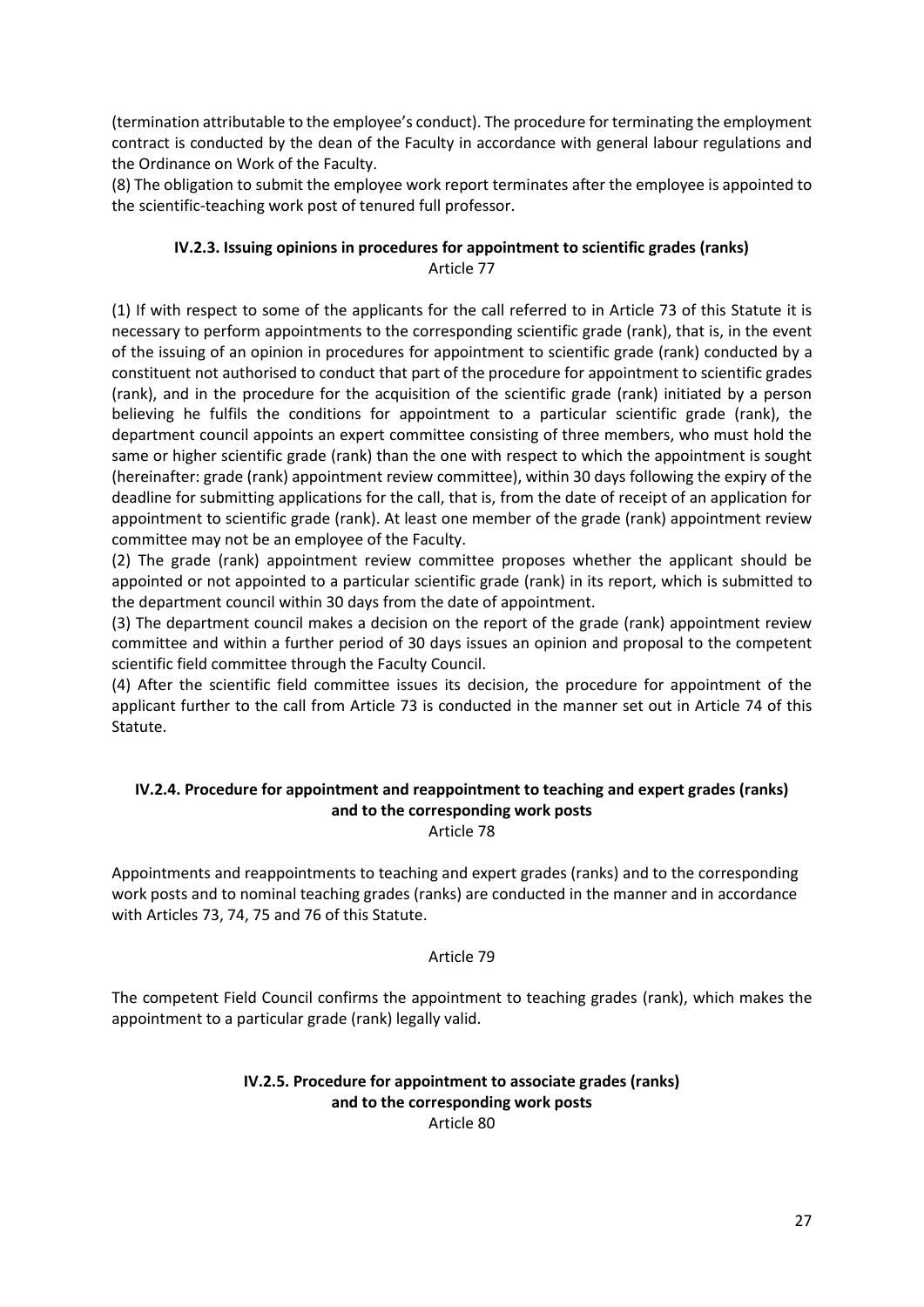(1) Appointments to associate grades (ranks) of researcher (assistant) and postgraduate fellow and to the corresponding work posts and to the same nominal grades (ranks) are conducted further to a call, in accordance with Article 73 of this Statute.

(2) Applications for calls referred to in paragraph 1 of this Article are submitted to the Faculty.

(3) The dean or, alternatively, the person or the committee he designates, confirms whether the applications fulfil all formal conditions.

(4) Complete applications are submitted to the department council to establish whether the applicant is eligible for appointment to a particular grade (rank) and work post. The department council appoints an expert three-member committee to examine conditions for appointment to associate grade (rank) (hereinafter: grade (rank) appointment review committee) within 30 days from the expiry of the term for submitting applications for the call.

(5) The grade (rank) appointment review committee examines whether the applicants are eligible for appointment to the grade (rank) and to the corresponding work post according to the conditions set out in the call and draws a report and proposal to that effect, identifying the applicant(s) proposed for appointment to such grade (rank) further to the call, which it submits to the department council within 30 days from the date of appointment.

(6) The department council then makes a decision concerning the report and proposal of the grade (rank) appointment review committee in a secret ballot by a majority vote of more than half of the votes of members of the department council present and proposes to the Faculty Council to adopt a decision appointing the applicant who satisfies the conditions of the call to the greatest extent.

(7) The decision on appointment to the associate grade (rank) and the corresponding work post further to the call from paragraph 1 and of this Article is rendered by the Faculty Council in a public ballot by a majority vote of more than half of the votes of members of the Faculty Council present.

(8) All applicants are notified of the results of the call within 15 days from the date of completion of the procedure.

(9) A fixed-term employment contract is concluded with persons appointed to the associate grades (ranks) of junior researcher and postgraduate fellow and to the corresponding work posts in accordance with law, further to the call. Researchers and postgraduate fellows assist in the execution of certain parts of the teaching process, testing, and the scientific and expert activity of the Faculty and of the faculty departments.

#### Article 81

At the request of the leader of a scientific or technological project, the Faculty may announce a call for applications to conclude an employment contract with a researcher or postgraduate fellow to work on the project throughout its duration, where the costs of such call are secured from the project. The provisions of Article 80 of this Statute apply to the selection procedure.

#### **IV.2.6. Employment contracts and other relevant contracts**  Article 82

(1) The Faculty concludes employment contracts with persons appointed to scientific-teaching, scientific, teaching, expert, and associate grades (ranks) and to the corresponding work posts in accordance with law and general acts of the University and the Faculty.

(2) The employment contract referred to in paragraph 1 of this Article stipulates the terms of employment, commencement and duration of employment, rights and obligations of employees, and other elements set out in labour regulations.

(3) The contract is signed by the dean on behalf of the Faculty and by the selected candidate.

(4) If some other person is selected in the call for a particular work post, the employee who worked at that work post until such time shall be offered another work post or, if there is no other work post, his employment contract shall be terminated.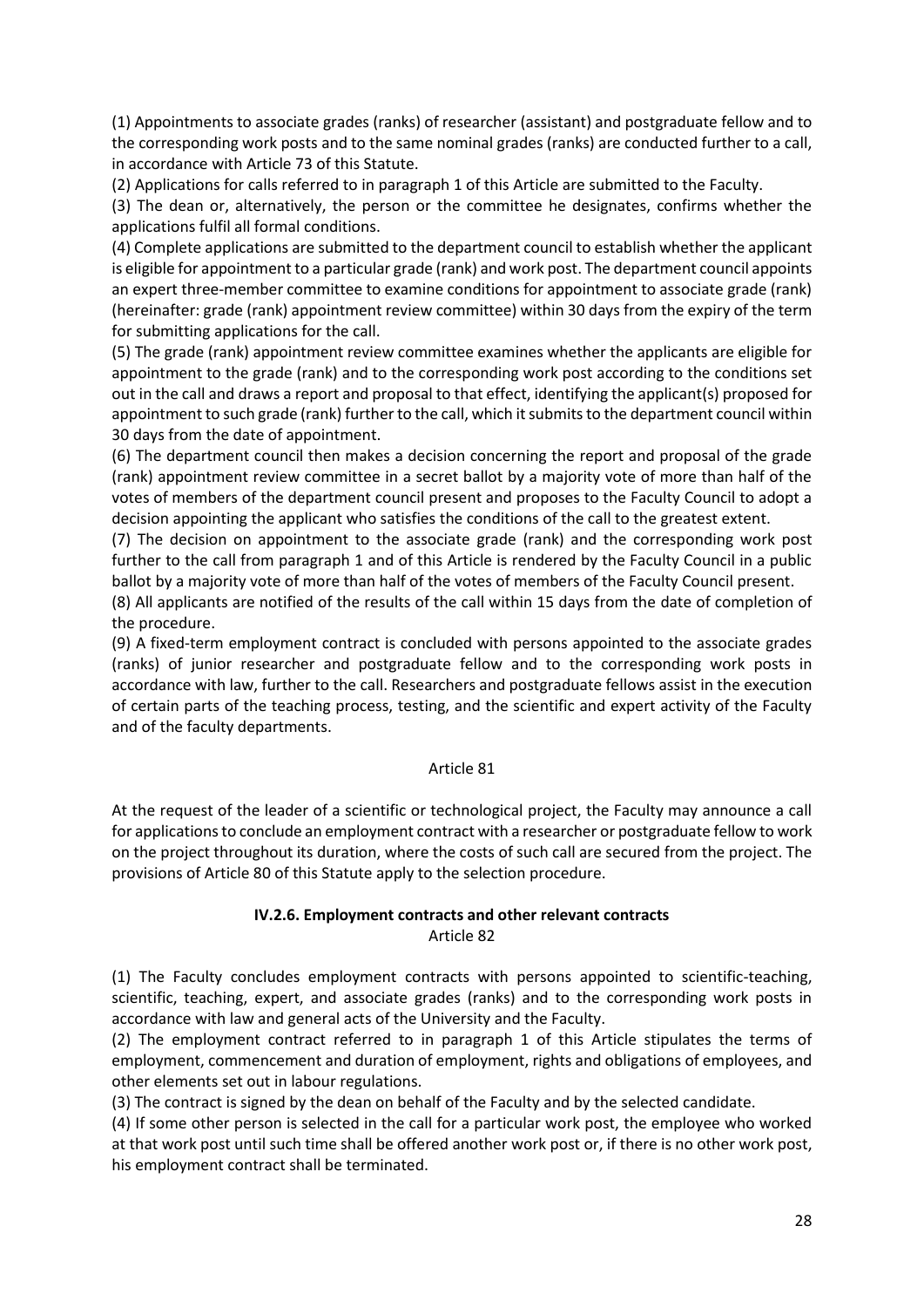(5) If in the call referred to in the previous paragraph of this Article the employee does not submit an application or is not appointed on the grounds of not fulfilling the criteria for re-appointment, the procedure for regular termination of employment contract attributable to personal reasons shall be instigated without the obligation to offer another work post.

(6) The employment contract of a teacher may be terminated only with the consent of the Faculty Council, except in the event of termination of an employment contract by force of law or disciplinary responsibility.

(7) Where required by virtue of the nature of the job, the Faculty may conclude another relevant contract, instead of the employment contract, in compliance with the valid regulations.

#### **Contracts with other legal persons outside the Faculty** Article 83

Contracts with teachers, scientists, and associates and contracts with other legal persons outside the Faculty may be prohibited, restricted or conditioned pursuant to the dean's decision, at the proposal of the Faculty Council or the department council, if such contracts would affect the work of the Faculty or the faculty department adversely or in the case of contracts with an organisation engaged in an activity competing with the Faculty or the faculty department.

#### Article 84

(1) Scientific, teaching, or expert activities of employees outside the Faculty and monetary and other interests arising from such activities may not be in conflict with the interests of the Faculty and faculty departments, or with the interests of the University, and are realised on the basis of a special consent of the dean of the Faculty and a preliminary decision of the department council.

(2) The external teaching activity of employees of the Faculty outside the University of Zagreb is realised in accordance with the general act of the University and may not exceed 30% of the employee's regular teaching activity at the Faculty.

#### **Procedure for extending employment of persons working on scientific-teaching work posts** Article 85

(1) The employment contract of an employee to a scientific-teaching, scientific, teaching, or expert work post at the Faculty shall terminate on the grounds of retirement upon expiration of the academic year in which the employee turns 65 years of age.

(2) By way of derogation from the provisions of paragraph 1 of this Article, where there is a need for the employee holding a scientific-teaching work post to continue working, the Faculty may conclude a fixed-term two-year employment contract with the employee, provided that he fulfils the criteria of excellence, with the possibility of further two-year extensions, up to three such extensions.

(3) The department council establishes whether it is necessary for the employee in a scientificteaching work post to continue working in a secret ballot by a majority vote of more than half of the votes of members of the department council present, at the proposal of the expanded department collegium. The criteria of excellence for selecting the employee with whom to conclude an employment contract after 65 years of age are adopted by the National Council for Science, Higher Education and Technological Development.

(4) Where it is established that the employee holding a scientific-teaching work post from the previous paragraph of this Article should continue working, the department council shall appoint an expert three-member committee to determine the fulfilment of the criteria of excellence in teaching (hereinafter: Teaching excellence review committee), whose members must hold the same or higher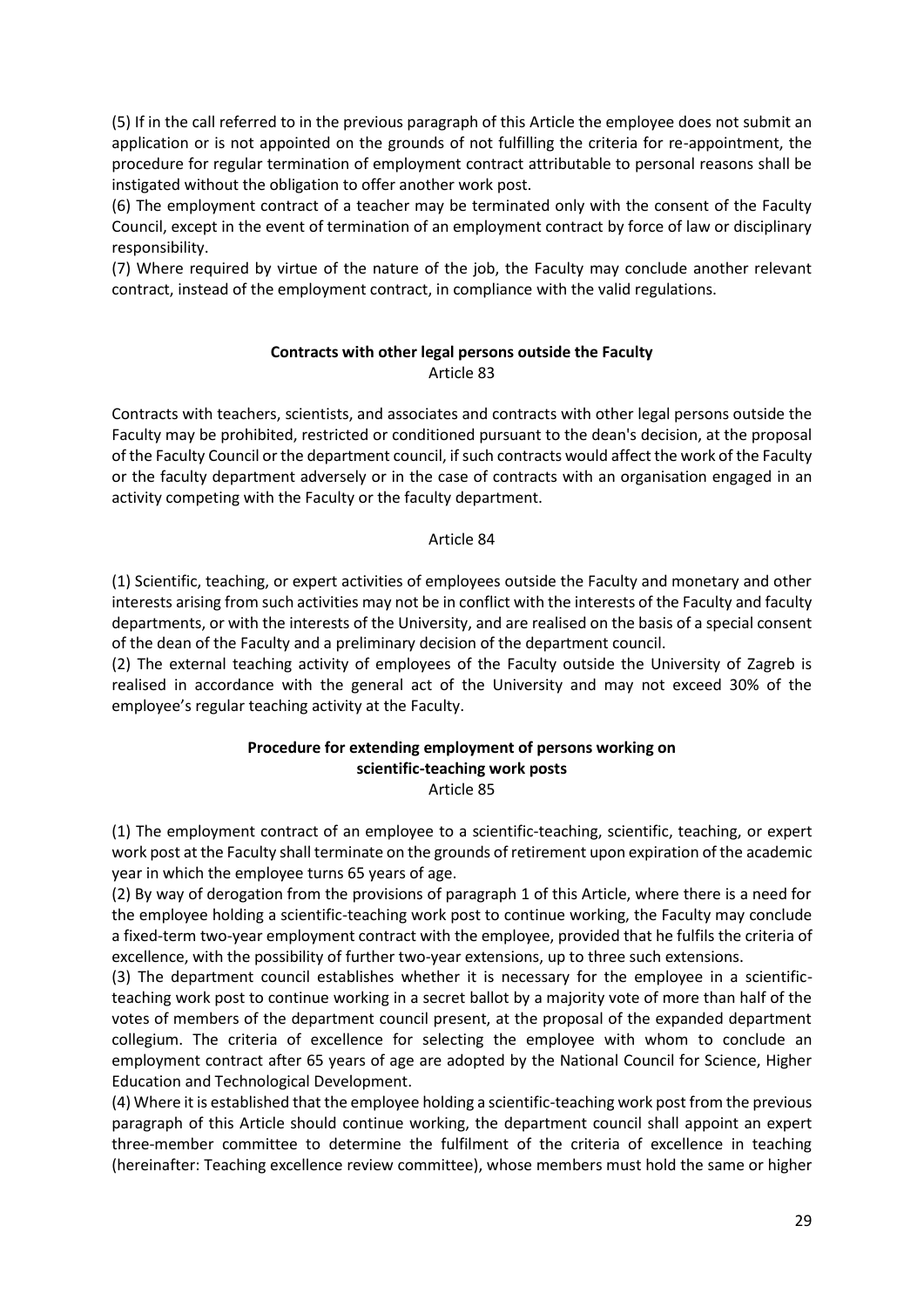scientific grade (rank) than the employee. At least one member of the teaching excellence review committee may not be an employee of the Faculty.

(5) The teaching excellence review committee draws a report on the fulfilment of the criteria of scientific excellence and the fulfilment of the criteria of teaching excellence and submits it to the department council to be accepted. The department council renders a decision on the report of the teaching excellence review committee in a secret ballot by a majority vote of more than half of the votes of members of the department council present. The accepted report on the fulfilment of the criteria of scientific excellence and the fulfilment of the criteria of teaching excellence is submitted to the Faculty Council.

(6) The Faculty Council issues an opinion on the fulfilment of the criteria of scientific excellence, i.e., the fulfilment of the criteria of teaching excellence in a secret ballot by a majority vote of more than half of the votes of members of the Faculty Council present, on the basis of the report on the fulfilment of the criteria of scientific excellence and the fulfilment of the criteria of teaching excellence and the decision of the department council.

(7) Within one month from the day of adoption, the Faculty Council forwards its opinion on the fulfilment of the criteria of scientific excellence to the scientific field committee, which renders a decision on the fulfilment of the criteria of scientific excellence.

(8) The Faculty Council forwards its opinion on the fulfilment of the criteria of teaching excellence to be confirmed by a committee appointed by the National Council for Science, Higher Education and Technological Development.

(9) On the basis of the confirmation from the previous paragraph of this Article, the dean concludes a fixed-term employment contract with the employee on behalf of the Faculty, in accordance with law and this Statute.

#### Article 86

(1) Where the funds for the salaries of employees holding scientific-teaching work posts are secured from the funds earmarked for scientific or expert projects or from own funds of the Faculty or of the faculty departments, the Faculty may also extend the employment contract of an employee outside the limitations set out in Article 85 of this Statute.

(2) The authorised department council determines whether it is necessary for an employee holding a scientific-teaching work post to continue working, in a secret ballot by a majority vote of more than half of the votes of members of the department council present, at the proposal of the expanded department collegium.

(3) Where it is determined that there is a need for an employee holding a scientific-teaching work post to continue working as stipulated in the previous paragraph of this Article, the department council shall appoint an expert three-member committee, which will draw an employee work report for the purpose of extending employment on scientific-teaching work posts (hereinafter: employee performance report committee), whose members must hold the same or higher scientific grade (rank) than the employee to whom the work report relates. At least one member of the employee work report committee may not be an employee of the Faculty. In preparing the employee work report, his scientific contribution, successfulness in the educational process, and guidance provided to young scientists and teachers shall be taken into particular consideration.

(4) The employee work report committee shall prepare and submit a report on the work of the employee to the department council, which shall render its decision on the report of the employee work report committee in a secret ballot by a majority vote of more than half of the votes of members of the department council present and propose to the Faculty Council to extend the employment contract of the employee holding a scientific-teaching work post. If on the basis of the employee work report the department council decides that the employment contract of the employee holding a scientific-teaching work post should not be extended, his employment terminates *ex lege*.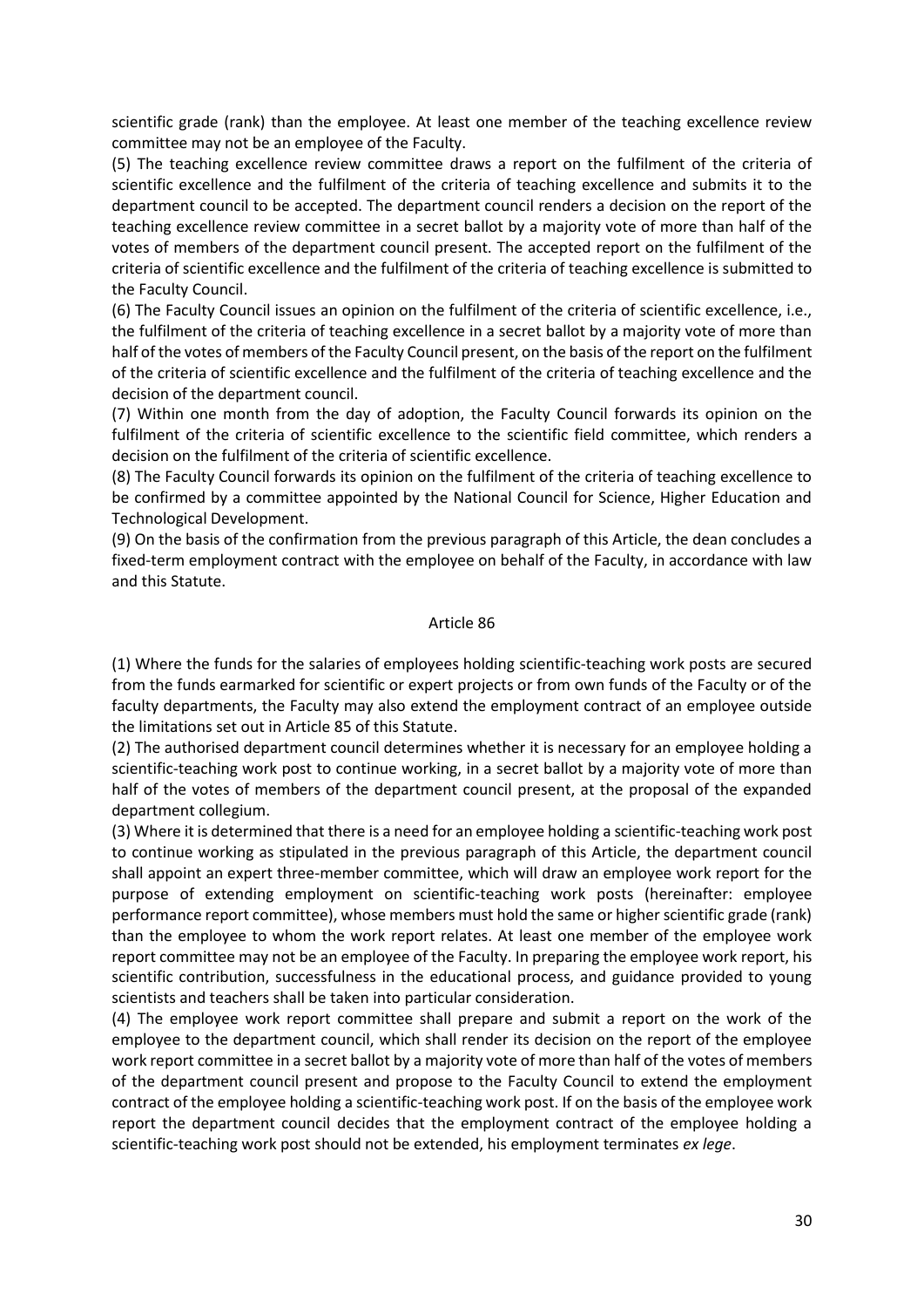(5) The Faculty Council renders a decision to extend the employment contract of the employee pursuant to this Article in a secret ballot by a majority vote of more than half of the votes of members of the Faculty Council present and, on the basis of this decision, the dean concludes a fixed-term employment contract with the employee on behalf of the Faculty.

#### **Stay of time limits for appointment to grades (ranks)** Article 87

(1) Employees appointed to a scientific-teaching, scientific or teaching grade (rank) and to the corresponding work post are entitled to the stay of time limits for appointment to grades (ranks) and work posts for as long as they are discharging the duties of rector, vice-rector, dean of the Faculty, or any public duty, and in cases and in the manner provided by law, University Statute, collective agreement, and this Statute.

(2) Employees may hold classes and engage in scientific work at the Faculty as they discharge their public duties to which they were named or appointed pursuant to special contracts concluded with the Faculty. Upon termination of such public duties, employees are entitled to return to the work post at the Faculty where they worked before taking public office or to some other appropriate work post.

#### **Disciplinary proceedings** Article 88

(1) Non-performance of one's duties, breaching the rules of conduct set out in the University Statute or this Statute, and in general acts based thereon, and undermining the reputation of the University, Faculty, faculty departments, and employees results in disciplinary responsibility.

(2) For the breaches referred to in paragraph 1 of this Article, teachers, scientists, and associates may receive an admonition and public admonition and their employment contract may also be terminated. (3) Disciplinary transgressions, the disciplinary procedure, and disciplinary measures are set out in a special general act of the Faculty.

## **V. SCIENTIFIC RESEARCH AND EXPERT WORK**

## Article 89

(1) The freedom of scientific and expert research and creation and of mutual co-operation and association is an academic freedom that belongs to all members of the academic community in accordance with the Constitution and the Act.

(2) The scientific-research and expert activity is the fundamental right and obligation of all employees appointed to scientific-teaching, scientific, expert, and associate grades (ranks) and to the corresponding work posts. The research and expert activity of employees is exercised by assuming contractual obligations and engaging in work on research and expert programmes, projects, analyses, and expertise as well as on individual research and creation.

(3) Employees of the Faculty enjoy the highest level of protection of their intellectual property rights in their scientific and research work and exercise all rights arising from such work in accordance with special regulations.

(4) In their scientific and research activity, employees of the Faculty may not act counter to the realisation of the fundamental tasks of the University and of the Faculty or use the name and sign of the University and of the Faculty to commercial ends.

(5) Employees of the Faculty engage in scientific co-operation through joint scientific-research projects, study stays, and exchange of experts in the country and abroad.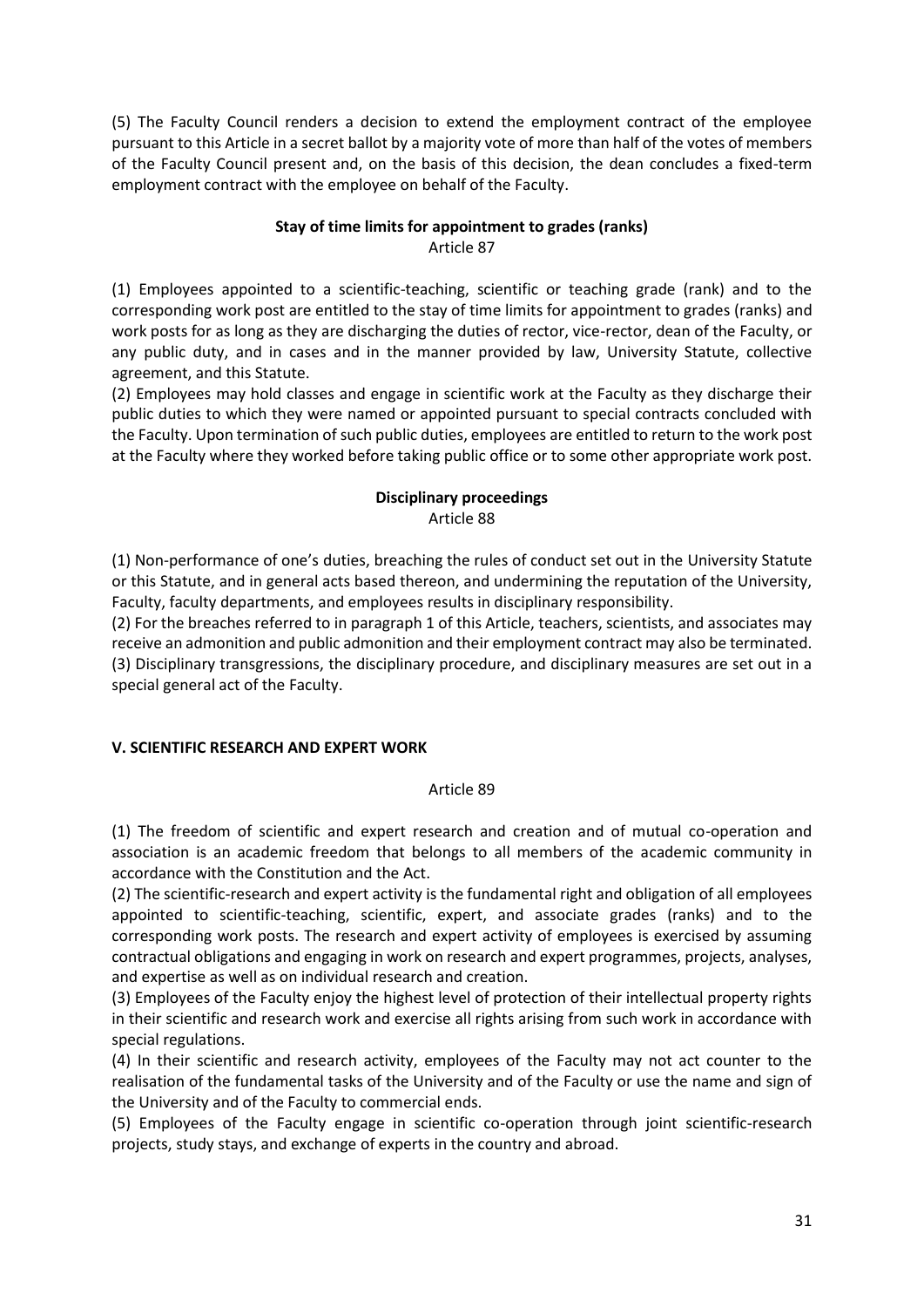(1) Teachers, scientists, and associates of the Faculty appointed to scientific-teaching, scientific, expert, and associate grades (ranks) and to the same work posts may propose and contract scientific programmes and projects as well as analyses and expertise (hereinafter: projects) subject to the written consent of the dean of the Faculty and the prior consent of the head of the department in which they work, in accordance with a special ordinance. In issuing his consent to a project application, the department head examines and issues his consent to the use of space and equipment in the faculty department for implementing the project and reports to the department collegium to that effect at the first session that follows.

(2) Projects must fulfil the criteria for research and/or expert work of the University.

(3) Persons who are not employed by the Faculty may participate in the implementation of projects, provided that they are listed as associates on the project in the project application.

(4) The project leader guides the implementation of the project and makes decisions concerning the use of funds in accordance with the project contract.

(5) With a view to the realisation of projects, the Faculty and the faculty departments provide appropriate space and equipment, and the services of the administrative, technical, and supporting staff.

#### **VI. STUDIES AT THE FACULTY**

#### Article 91

(1) The Faculty organises and executes undergraduate university, graduate university, integrated undergraduate and graduate university studies, and postgraduate studies in the area of natural sciences and in the interdisciplinary areas of science, field geography, in line with study programmes. (2) The types and duration of studies, the accumulation and transfer of ECTS credits, the criteria, and conditions for the transfer of ECTS credits, the manner of adopting study programmes and the plan of implementing classes (schedule of lectures), and the completion of studies are regulated more closely in a special general act on studies at the Faculty.

#### Article 92

(1) Student status is acquired upon enrolment in one of the studies at the Faculty and proven by an appropriate student document, the form of which is defined by the University Senate.

(2) The acquisition of student status, the rights and responsibilities of students, the termination of student status, examinations and other forms of testing, exam timetables, student records, and other provisions on students are regulated more closely in the University Statute and a special general act on the study.

#### **VII. ASSETS OF THE FACULTY**

#### Article 93

(1) Faculty assets consist of the immovable and movable property owned by the Faculty, including proprietary rights and financial means obtained from the founder, generated by providing services and selling products or obtained from other sources (gifts, inheritance, etc.).

(2) The Faculty disposes of its assets, including revenue from its activities, in accordance with the rules of operation and a special general act.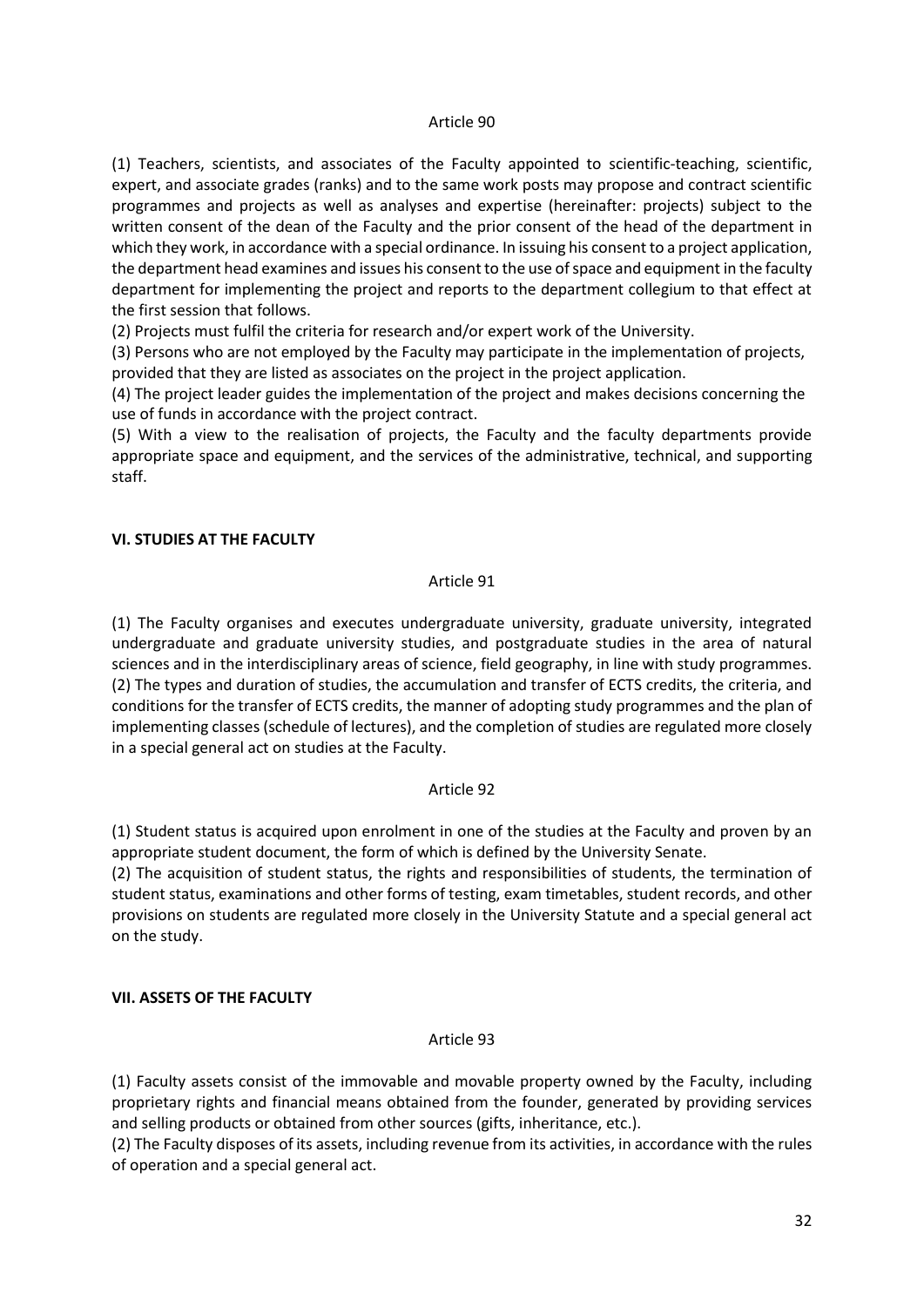(1) Funds for capital investments of the Faculty are secured from the State Budget and other appropriate sources and are planned in the budget of the University and of the Faculty.

(2) The Faculty shall obtain the prior consent of the Senate for any investment works not envisaged in the budget, where the value of such works exceeds HRK 1,000,000.00 (construction works, major repairs, adaptation works, procurement of equipment, etc.), except in the case of urgent repairs the delay of which could result in damage.

#### Article 95

(1) The Faculty acquires funds for the performance of its activity according to the sources established by law. The Faculty may be funded only from sources that do not affect its independence and dignity. (2) Funds for the work of the Faculty and of the faculty departments secured in the State Budget are defined in the faculty budget. The faculty budget consists of the budgets of the individual faculty departments and the faculty budget for the Dean's Office.

#### Article 96

(1) The Faculty may generate own-source revenue only through activities that are not detrimental to the realisation of the basic tasks of the University and of the Faculty.

(2) The manner of acquiring, assigning, and using funds generated on the basis of additional sources of revenue and through the performance of its activity on the market is regulated in a special ordinance.

#### **VIII. GENERAL ACTS OF THE FACULTY**

#### Article 97

(1) The Statute is the basic general act of the Faculty.

(2) The Statute and the Ordinance on the organisation of work posts of the Faculty shall be adopted by the Faculty Council at the proposal of the Faculty Collegium with the consent of the University Senate. Without the consent of the University Senate, the Statute and the Ordinance on the Organisation of Work Posts may not enter into force.

(3) The Ordinance on studies, ordinances on postgraduate studies, and the Ordinance on work of the Faculty Council are adopted by the Faculty Council, at the proposal of the Faculty Collegium.

(4) Unless provided otherwise in this Statute, other acts are adopted by the dean at the proposal of the Faculty Collegium.

#### Article 98

(1) Drafts of general acts are established by the expert committee appointed by the decision of the Faculty Collegium.

(2) Proposals of general acts are established by the Faculty Collegium, which then proposes adoption to the authorised body from this Statute.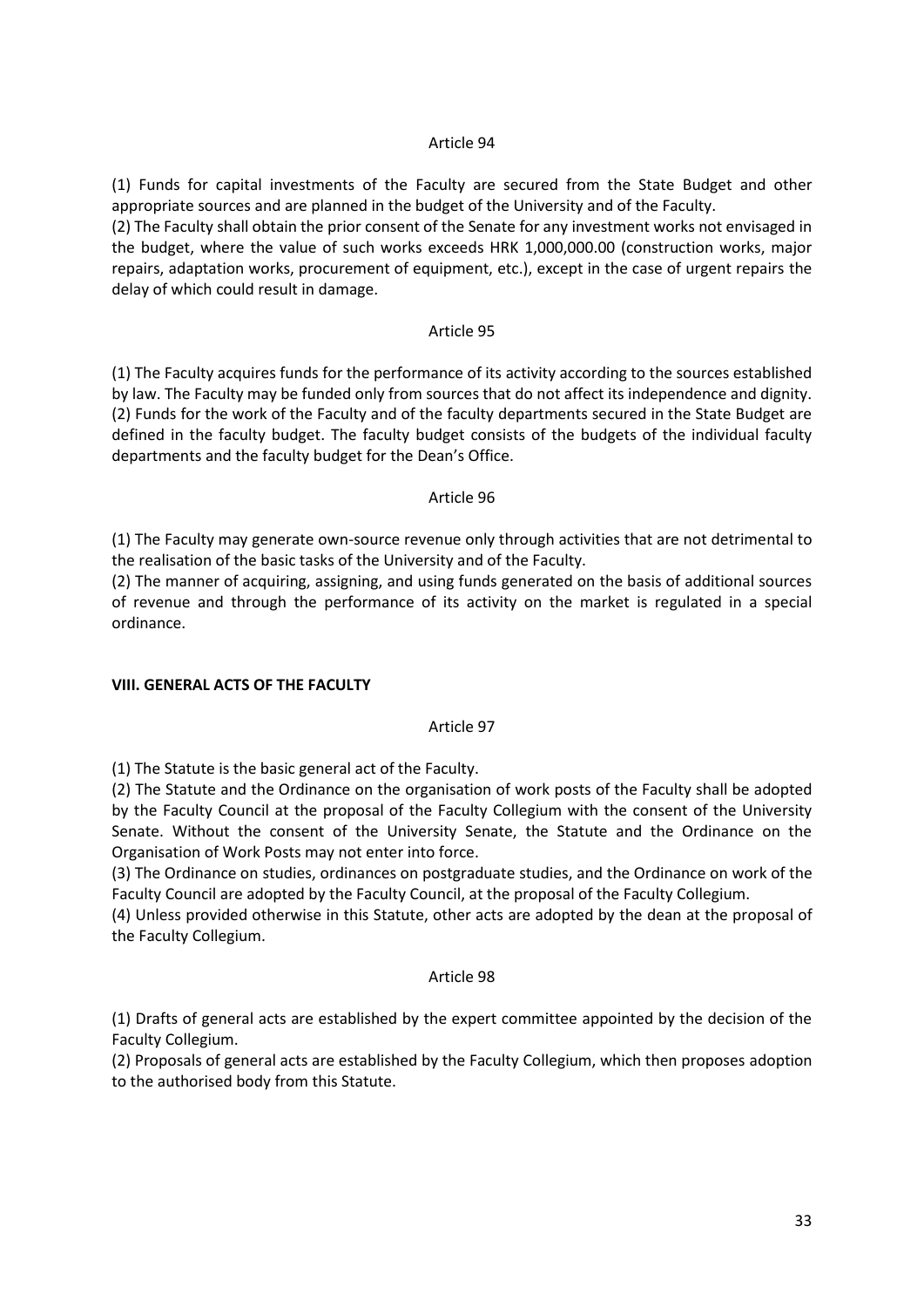(1) The procedure for amending general acts from this Statute may be initiated by the Faculty Council, the dean, the council of a faculty department, or the Faculty Collegium.

(2) Amendments to general acts are adopted in the manner and according to the procedure prescribed for its adoption.

#### Article 100

(1) General acts of the Faculty are published on the bulletin board and website of the Faculty. (2) Unless provided otherwise in this Statute, general acts enter into force on the eighth day following their publication and, exceptionally, on the first day that follows the day of their publication. (3) General acts shall apply as of the day on which they enter into force.

#### **IX. TRANSITIONAL AND FINAL PROVISIONS**

#### Article 101

The provisions of the University Statute and law shall apply to any and all issues not regulated in this Statute.

#### **Alignment of general acts** Article 102

General acts of the Faculty and of the faculty departments shall be aligned with the provisions of law, University Statute, and this Statute within six months from the entry into force of this Statute. All general acts of the Faculty and of the faculty departments not contrary to the provisions of the Statute, University Statute, and law shall remain in full force and effect.

# **Appointment procedures**

Article 103

All procedures for appointment to grades (ranks) and/or work posts, re-appointment procedures, procedures for election of the dean, vice-dean, and other electoral procedures instigated before the entry into force of this Statute shall be concluded according to the rules applicable until the entry into force of this Statute.

## **Existing duties and appointments**

Article 104

(1) On the day of the entry into force of this Statute, all bodies of the Faculty and of the faculty departments established according to the provisions of the Statute and its amendments in effect until now shall continue to work until the expiry of the term of office of its elected members.

(2) Employees elected to the duty of the dean, vice-dean, department head, deputy department head, and assistant department head, division head, laboratory/group head, chair head, centre head before the entry into force of this Statute shall continue to perform their duties until the expiry of their term of office.

(3) The term of office of the dean, vice-dean, department head, deputy department head and assistant department head, division head, laboratory/group head, chair head, centre head from paragraph 2 of